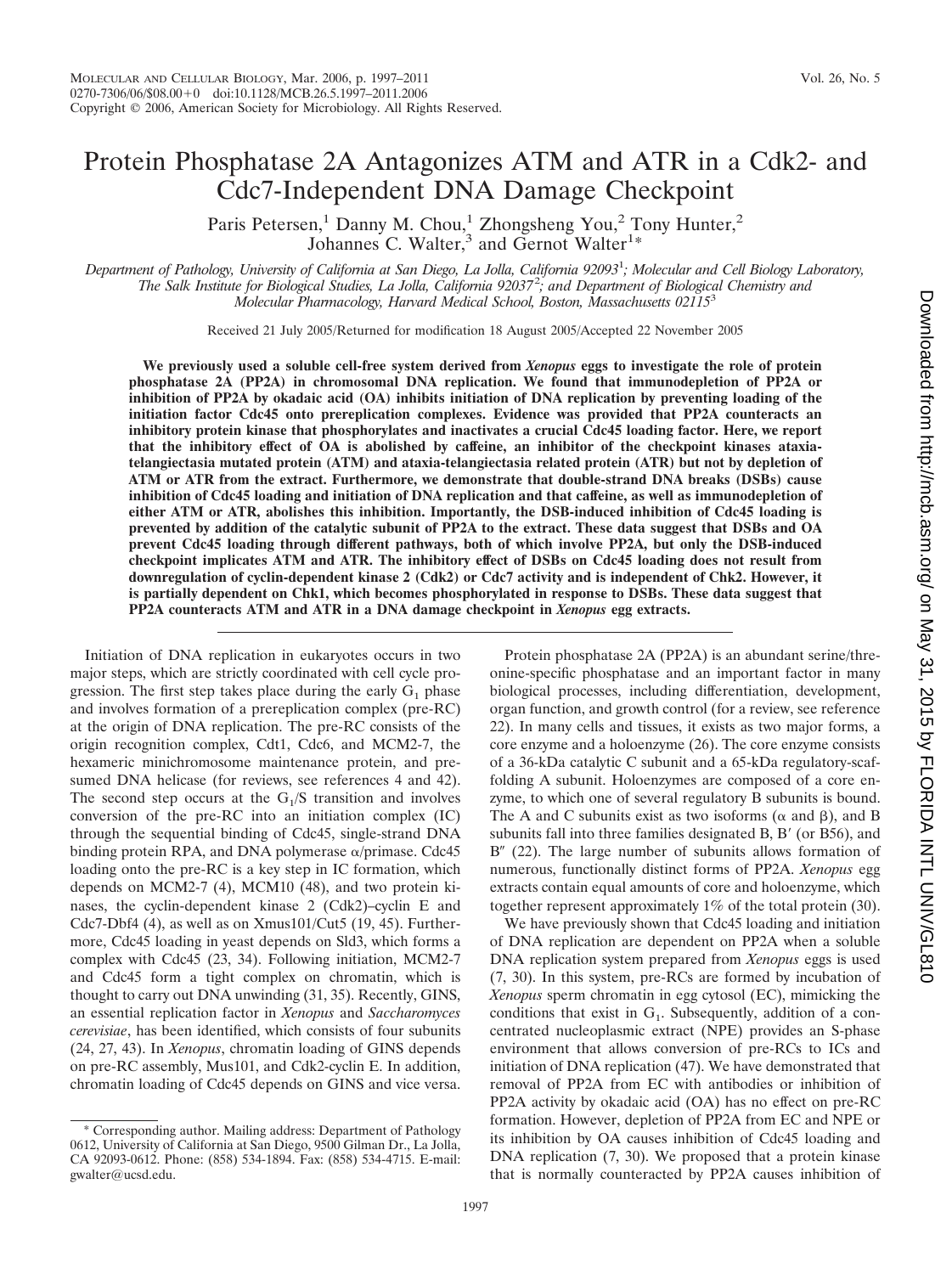Cdc45 loading. We also provided evidence that the substrate of PP2A is not Cdc45 but an unknown soluble factor in the NPE, which appears to be required for Cdc45 loading (7).

In the present report, we address the question of which protein kinase counteracts PP2A in Cdc45 loading. We considered ataxia-telangiectasia mutated kinase (ATM) and ataxiatelangiectasia related protein (ATR) as potential candidates (1, 25); these are high-molecular-mass proteins related to the phosphatidylinositol 3-kinase family. Both ATM and ATR and a third kinase, SMG-1, which is also phosphatidylinositol 3-kinase related (6), are involved in cell cycle checkpoint and DNA repair pathways. They transmit signals by phosphorylating substrates containing serine or threonine residues, followed by glutamine (S/T-Q motif) (1, 25). In response to DNA damage, ATM and ATR are quickly activated. The activation of ATM is triggered mainly by double-strand DNA breaks (DSBs), whereas ATR is activated by single-strand DNA and stalled replication forks (32). The targets of ATM and ATR are Chk2 and Chk1, respectively, two Ser/Thr kinases that are activated by phosphorylation and trigger cell cycle arrest. In *Xenopus* egg extracts, ATR is activated by UV light and replication blocks, whereas ATM is activated by DSBs (17, 32). Costanzo et al. reported that in a nuclear DNA replication system prepared from *Xenopus* eggs, ATM and ATR cause cell cycle arrest at  $G<sub>1</sub>/S$  by inhibition of Cdc45 loading in response to DSBs and single-strand DNA gaps, respectively. They also demonstrated that the ATM-dependent checkpoint induced by DSBs leads to downregulation of Cdk2-cyclin E activity, whereas the ATRdependent checkpoint results in inhibition of Cdc7-Dbf4 (9, 10). However, it has been shown recently that Cdc7-Drf1 is much more abundant in *Xenopus* egg extracts than Cdc7-Dbf4 and that removal of Drf1 but not Dbf4 strongly inhibits DNA replication (41). These findings raise questions about the importance of Cdc7-Dbf4 downregulation in checkpoint control. In this report, we confirm that DSBs cause inhibition of Cdc45 loading onto pre-RCs and of initiation of DNA replication. This inhibition is prevented by caffeine and by immunodepletion of ATM or ATR. Importantly, the effect of DSBs is reversed by excess PP2A. Furthermore, DSBs do not cause downregulation of Cdk2 or Cdc7 activity in the soluble replication system. Our data suggest that PP2A plays a role in a DNA damage checkpoint that controls initiation of DNA replication at the level of Cdc45 loading and involves ATM, ATR, and Chk1 but not Chk2, Cdk2, or Cdc7.

### **MATERIALS AND METHODS**

**Extract preparation and DNA replication assays.** *Xenopus laevis* EC and NPE were prepared as previously described (47). DNA replication was assayed by incorporation of  $[\alpha^{-32}P]$ dCMP into high-molecular-weight DNA. The percentage of input DNA replicated was estimated from the fraction of  $[\alpha^{-32}P]d$ CMP incorporated, assuming a 50  $\mu$ M endogenous pool of deoxynucleoside triphosphates (5). Error bars in the figures represent standard deviations from two representative experiments. Purified PP2A catalytic C subunit from bovine heart (a gift from Marc Mumby) was used at a final concentration of  $2.7 \mu M$  for OA rescue experiments and at 5.4  $\mu$ M for DSB rescue experiments (30). OA (Alexis Biochemicals) was dissolved in dimethyl sulfoxide and used at a final concentration of 1.0 to 1.5  $\mu$ M, depending on the batch of okadaic acid and the batch of *Xenopus* egg extract. A concentration of OA was chosen that causes approximately 90 to 95% inhibition of DNA replication. Under these conditions, the catalytic C subunit used for rescue was in excess over OA, which was sufficient to inhibit only the endogenous PP2A. The C subunit was added to NPE after a 20-min preincubation with OA (7). DSBs were generated by digestion of  $\lambda$  DNA

(New England Biolabs) with HaeIII (GibcoBRL) as previously described (9). HaeIII cuts 149 times in  $\lambda$  DNA and generates fragments ranging in size from 5 to 4,092 nucleotides. The digest resulted in blunt-end double-strand DNA fragments at a concentration of approximately  $1.15 \times 10^{12}$  double-strand ends per microliter. DSBs were used at a final concentration of 300  $\times$  10<sup>8</sup> to 1,000  $\times$ 10<sup>8</sup>/µl NPE, depending on the extract preparation. They were added to the extract 10 min prior to use. Heat-inactivated HaeIII in the appropriate digestion buffer was used as a control. A 50 mM stock of caffeine (Sigma) was made fresh for each experiment and diluted to a final concentration of 5 mM in both EC and NPE. The production and purification of glutathione *S*-transferase (GST)–  $p27<sup>Kip</sup>$  was carried out using the pGex-KG vector containing mouse glutathione *S*-transferase-tagged p27<sup>Kip</sup> cDNA (44).

**Chromatin binding assay and immunological methods.** Chromatin binding assays were carried out as previously described  $(7)$  except for the use of  $10$ - $\mu$ g/ml actinomycin D to preserve the initiation complexes instead of aphidicolin (33). ATM was removed from EC by two rounds of depletion, while depletion of NPE required three rounds. The ATM antibody was raised in rabbits against the C-terminal 300 amino acids of *Xenopus* ATM (50). ATR was removed by three consecutive rounds of depletion using antibody provided by John Newport, University of California at San Diego (20). The degree of depletion was determined by Western blotting of depleted extract in comparison with serial dilutions of undepleted extract. Also provided by John Newport was the plasmid encoding  $Chk1-\Delta KD$ , which was synthesized in vitro using rabbit reticulocyte lysate (Promega) and labeled with [35S]methionine as previously described (20). The pCD47 vector encoding His6-tagged Chk2 and antisera against Chk2 were as previously described (17). The plasmid was transformed into BL21-Codon-Plus(DE3)-RIL bacteria (Stratagene). Inclusion bodies containing the protein were solubilized, fractionated on a preparative sodium dodecyl sulfate-polyacrylamide gel electrophoresis (SDS-PAGE) gel, and transferred to nitrocellulose. The band containing His6-Chk2 was used to affinity purify the antibody. Chk2 was removed by a single immunodepletion with anti-Chk2-protein A-Sepharose. Affinity-purified Chk1 antibodies provided by Bill Dunphy and Akiko Kumagai, California Institute of Technology, were used to deplete EC and NPE (28, 49). For EC, two rounds using  $1.2 \mu$ g of antibody per  $10$ - $\mu$ l extract were sufficient for depletion, while NPE required three rounds of depletion with  $3 \mu g$ ,  $2 \mu g$ , and  $2 \mu g$  $\mu$ g of antibody per 10  $\mu$ l of extract (49). Cdc7 depletions were carried out as previously described (46). Western blotting was performed using antisera against MCM3 (21), MCM7 (48), Cdc7 (46), Cdc45 (46), the 34-kDa subunit of RPA (46), and the 70-kDa subunit of DNA polymerase  $\alpha$  (a gift from Teresa S. Wang, Stanford University). MCM4 antibodies (a gift from John Newport and Li Sun) were raised in rabbits against a C-terminal peptide. The rabbit antisera against Cdk2 were made against the C-terminal 14 amino acids of *Xenopus laevis* Cdk2 and affinity purified. The antisera precipitate Cdk2 but not Cdc2 (36; J. C. Walter and T. Prokhorova, unpublished results). Anti-Cdc2-Y15P antibodies, which also recognize Cdk2-Y15P, were purchased from Cell Signaling Technology. To control the specificity of the antibodies, we carried out Western blotting with nonphosphorylated purified GST-Cdc2 and phosphorylated Cdc2 from whole-cell extracts as substrates (purchased from Cell Signaling). Anti-human Chk1- Ser345P antibodies were also purchased from Cell Signaling Technology, and they cross-reacted with *Xenopus* Chk1-Ser344P. ATM-S1981P antibodies were purchased from Rockland.

Kinase assays. Cdk2 was immunoprecipitated from NPE preincubated with  $\lambda$ DNA, DSBs, caffeine, p27<sup>Kip</sup>, or a control buffer. After the immunoprecipitate was washed, the kinase activity was determined using histone H1 (Roche Molecular Biochemicals) as a substrate (7). In another assay, H1 kinase activity was measured directly in the extract: NPE was preincubated with  $\lambda$  DNA, DSBs, caffeine,  $p27<sup>Kip</sup>$ , or a control buffer and then diluted 30 fold in EB (80 mM  $\beta$ -glycerophosphate, 10 mM MgCl<sub>2</sub>, 5 mM EGTA, 100  $\mu$ M ATP). Equal volumes of the diluted extract and kinase assay buffer (40 mM HEPES, 10 mM EGTA, 20 mM MgCl<sub>2</sub>, 20  $\mu$ M protein kinase inhibitor, 100  $\mu$ M ATP) were combined and assayed using histone H1 as a substrate (40). Cdc7 was immunoprecipitated from preincubated NPE and assayed as previously described (7).

Chk2 kinase assays were performed as previously described (17, 28). Chk2 was immunoprecipitated from extracts that were preincubated with  $\lambda$  DNA, DSBs, caffeine, PP2A C subunit, or control buffer as described in the figure legends. The immunoprecipitate was washed, and kinase activity was measured using GST fusion proteins containing amino acids 254 to 316 of either wild-type *Xenopus* Cdc25 [GST-Cdc25(254-316)-WT] or its S287A mutant [GST-Cdc25(254-316)- S287A] as substrates.

To measure Chk1 phosphorylation, NPE was incubated as described in the figure legends at room temperature. Reactions were stopped with SDS-PAGE sample buffer and analyzed by SDS-PAGE and Western blotting using antihuman Chk1-Ser345P antibodies. To measure ATM activation, NPE was prein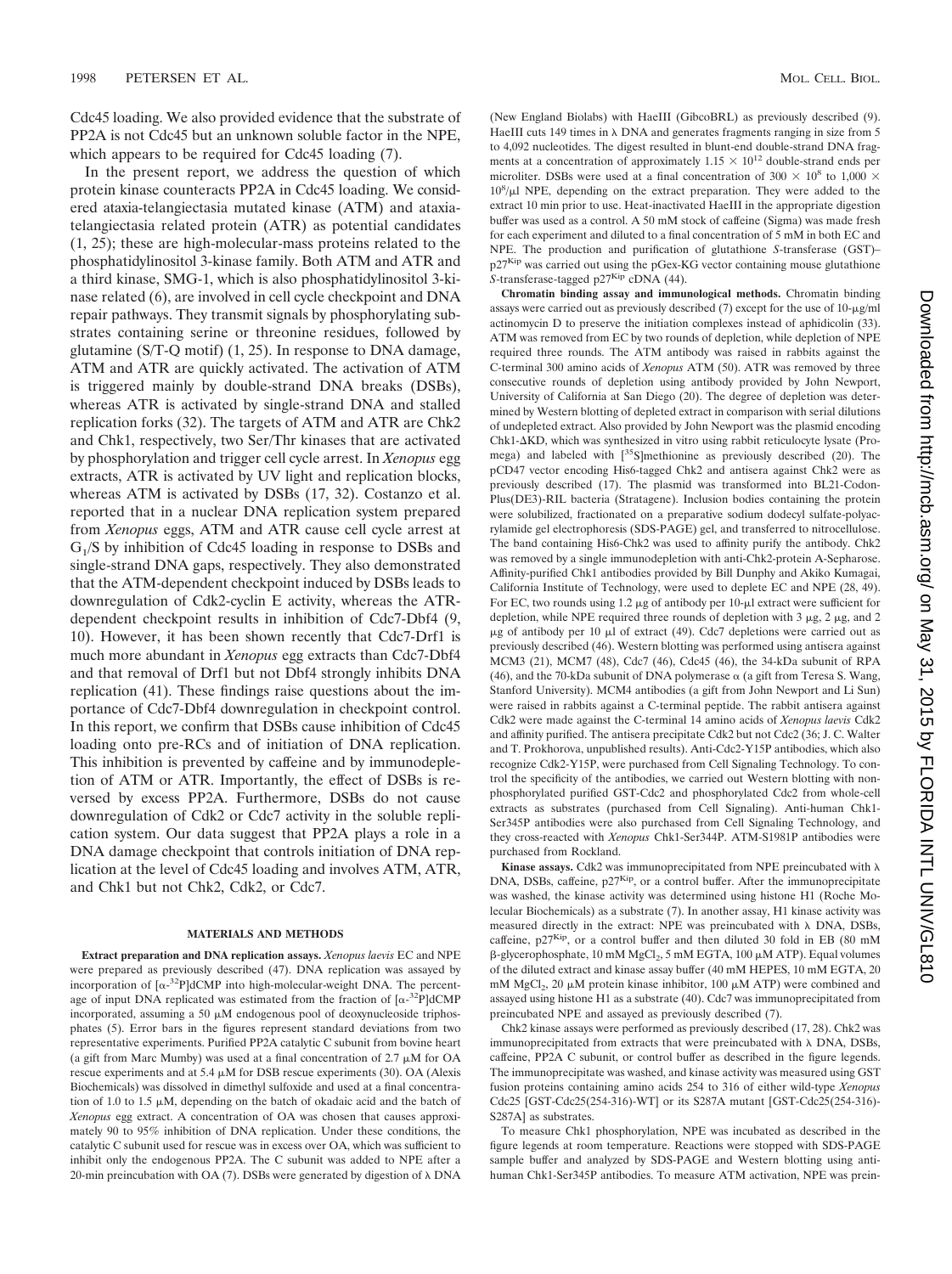cubated with OA, DSBs, or caffeine plus DSBs. Samples were diluted with sample buffer and analyzed using ATM-S1981P antibodies for Western blotting.

## **RESULTS**

**Caffeine prevents inhibition of DNA replication and Cdc45 loading by OA.** We previously showed that Cdc45 loading and DNA replication are completely inhibited when OA is added to the NPE (7). Importantly, the inhibition of DNA replication does not occur instantly but after a lag of 20 min, although the inhibition of PP2A activity itself takes only 2 min. Based on these findings, we hypothesized that Cdc45 loading onto chromatin requires an unknown soluble factor whose activity depends on its phosphorylation state. We proposed that PP2A dephosphorylates and activates this factor and that an unknown protein kinase phosphorylates and inactivates it (7). When PP2A is inhibited by OA, the inhibitory kinase shifts the balance to the phosphorylated, inactive state. If this model is correct, inhibition of PP2A by OA should have no negative effect on Cdc45 loading if one simultaneously inactivates the inhibitory kinase. In searching for this kinase, we considered the checkpoint kinases ATM and ATR as candidates because it was reported that ATM and ATR mediate inhibition of Cdc45 loading in *Xenopus* egg extracts (9, 10). To examine this possibility, we used caffeine, an inhibitor of ATM and ATR (37), in combination with OA. EC was first incubated with sperm chromatin for 30 min to form pre-RCs, followed by addition of NPE to allow formation of ICs and DNA replication. As shown in Fig. 1A, a 20-min preincubation of NPE with OA strongly inhibited DNA replication (column 3) in comparison to the control (column 1). This inhibition was prevented by the catalytic subunit of PP2A (column 5). Importantly, when caffeine was added before OA, DNA replication was partially restored (compare columns 3 and 4), while caffeine alone had no significant effect on replication (column 2). DNA replication was not fully restored even at very high concentrations of caffeine (75% at 15 mM), suggesting that another, caffeineinsensitive inhibitory phosphorylation that is unrelated to ATM or ATR might take place in the presence of OA.

We investigated whether caffeine abolishes the OA-induced inhibition of Cdc45 chromatin loading. EC was incubated with sperm chromatin for 30 min, followed by the addition of NPE supplemented with actinomycin D to preserve initiation complexes while inhibiting initiation (11). The chromatin was isolated from the extract by being spun through a sucrose cushion, and bound proteins were analyzed by Western blotting. As shown in Fig. 1B, the addition of OA to NPE inhibited loading of Cdc45, RPA, and DNA polymerase  $\alpha$  onto chromatin, while having no inhibitory effect on binding of MCM3, MCM7, and Cdc7 (compare lane 4 with control lanes 2 and 3). Importantly, as shown for DNA replication (Fig. 1A), caffeine reversed the inhibition of Cdc45, RPA, and polymerase  $\alpha$  binding by OA (Fig. 1B, lane 5). Reversal was also achieved by the catalytic subunit of PP2A (lane 6). A control lacking sperm is shown in lane 1, illustrating that all binding was chromatin dependent. These data suggest that the binding of Cdc45 to chromatin is controlled by PP2A on the one hand and a caffeinesensitive kinase on the other. Thus, both PP2A and this kinase might determine the phosphorylation state and activity of a critical Cdc45 loading factor. Under normal conditions, this factor might be in a dephosphorylated and active state. When PP2A is inhibited, the caffeine-sensitive kinase might directly or indirectly cause phosphorylation and inactivation of the factor, thus preventing Cdc45 loading and initiation of DNA replication.

**PP2A is involved in a caffeine-sensitive DNA damage checkpoint that controls Cdc45 loading.** ATM and ATR are primary kinases that become activated in response to DNA damage. Our findings raised the question of whether the role of PP2A in initiation of DNA replication is a reflection of its role in an ATM- or ATR-dependent damage checkpoint. To address this question, we first examined whether DSBs inhibit initiation of DNA replication in the soluble *Xenopus* DNA replication system that was used in our studies. Second, we investigated whether caffeine might inhibit the effect of DSBs. The key question was whether the inhibition of DNA replication by DSBs was affected by PP2A. As a source of DSBs, we used  $\lambda$ DNA digested with HaeIII, which generates blunt-ended double-strand fragments that mimic DSBs in genomic DNA. As shown in Fig. 1C, DSBs inhibited DNA replication (column 3), while intact  $\lambda$  DNA had no effect (column 2). The inhibition was dose dependent, and a 2-min incubation of DSBs with extract was required to achieve inhibition (data not shown). The inhibition was abolished by caffeine (column 4). Importantly, PP2A reversed the inhibition by DSBs to the same extent as caffeine (column 5).

Next, we examined whether DSBs affect Cdc45 loading onto pre-RCs in NPE. As shown in Fig. 1D, lane 5, DSBs inhibited loading of Cdc45, RPA, and DNA polymerase  $\alpha$  while having no inhibitory effect on pre-RC formation, since binding of MCM3, MCM7, and Cdc7 was not impaired. Importantly, binding of Cdc45, RPA, and polymerase  $\alpha$  was restored by either caffeine (lane 6) or PP2A (lane 7). The increased binding of MCM3 and Cdc7 in response to DSBs (lane 5) was not a consistent finding. These results suggest that PP2A directly or indirectly counteracts a caffeine-sensitive kinase, possibly ATM or ATR, in a checkpoint that is activated by DSBs and controls initiation of DNA replication at the level of Cdc45 loading.

**PP2A counteracts both ATM and ATR in a DNA damage checkpoint.** To investigate whether ATM and ATR are involved in the DNA damage checkpoint, we carried out immunodepletion experiments. As shown in Fig. 2A, immunodepletion of ATM prevented inhibition of DNA replication by DSBs (compare columns 3 and 4), demonstrating that the checkpoint induced by DSBs is dependent on ATM. Because ATM removal caused nearly complete recovery from DSB inhibition and because the effect of ATM removal was similar to that obtained by caffeine (column 5), it appeared that ATM was the only inhibitory kinase. Surprisingly, immunodepletion of ATR also abolished inhibition of DNA replication by DSBs, although to a lesser extent than ATM (Fig. 2C, compare columns 3 and 4). Removal of ATM had no effect on DNA replication in the absence of DSBs (Fig. 2A, columns 1 and 2), while removal of ATR by itself sometimes enhanced replication in the absence of DSBs (Fig. 2C, compare columns 1 and 2). This effect of ATR depletion varied with different extracts. The extent of ATM and ATR depletion was determined by comparing serial dilutions of undepleted extracts with undiluted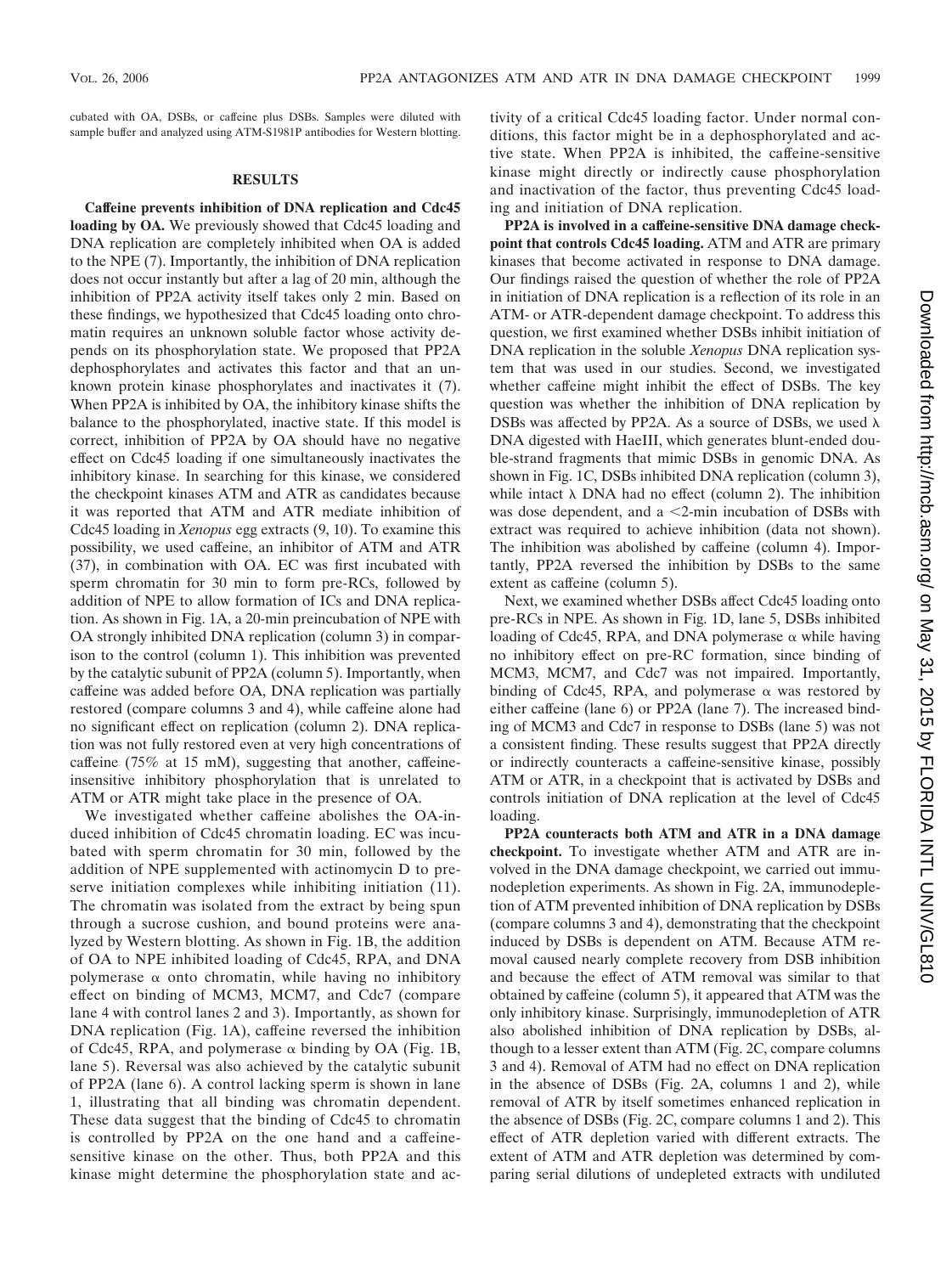

FIG. 1. Caffeine and PP2A prevent inhibition of DNA replication and Cdc45 chromatin loading by OA or DSBs. (A) Caffeine and PP2A prevent inhibition of DNA replication by OA. Sperm chromatin was incubated in EC supplemented with caffeine (columns 2 and 4) or a control buffer (columns 1, 3, and 5). After 30 min, 2 volumes of NPE, preincubated 5 min with caffeine (columns 2 and 4) or control buffer (columns 1, 3, and 5), followed for 20 min by 1.2  $\mu$ M OA (columns 3 to 5) or control buffer (columns 1 and 2), were added and DNA replication was measured after 90 min. For rescue experiments, PP2A C subunit (column 5) or its control buffer (columns 1 to 4) was added to the NPE for 5 min after the 20-minute incubation with OA. (B) Caffeine and PP2A prevent inhibition of Cdc45 chromatin loading by OA. Sperm chromatin (lanes 2 to 6) or control buffer (lane 1) was incubated in EC containing either caffeine (lanes 3 and 5) or control buffer (lanes 1, 2, 4, and 6) for 30 min. NPE was then added, which had been preincubated 5 min with caffeine (lanes 3 and 5) or control buffer (lanes 1, 2, 4, and 6), followed for 20 min by 1.2 μM OA (lanes 4 to 6) or control buffer (lanes 1 to 3). For rescue experiments, PP2A C subunit (lane 6) or its control buffer (lanes 1 to 5) was added to the NPE for 5 min after the 20-minute incubation with OA. In addition, NPE also contained actinomycin D at 10  $\mu$ g/ml to preserve initiation complexes on the chromatin. After 30 min, the chromatin was isolated and washed. The samples were analyzed by SDS-PAGE and Western blotting using antibodies against Mcm3, Mcm7, Cdc7, Cdc45, the 34-kDa subunit of RPA, and the 70-kDa subunit of DNA polymerase -. The background contributed by soluble contaminants in EC and NPE in the absence of chromatin is shown in lane 1. (C) Caffeine and PP2A prevent inhibition of DNA replication by DSBs. Sperm chromatin was added to EC supplemented with caffeine (column 4) or control buffer (columns 1 to 3 and 5) and incubated for 30 min. NPE was then added that had been incubated with caffeine (column 4) or its control buffer (columns 1 to 3 and 5) for 5 min. This was followed by  $\lambda$  DNA (column 2), 1,000  $\times$  10<sup>8</sup> DSBs/ $\mu$ l NPE (columns 3 to 5), or control buffer (column 1) for 10 min, and PP2A C subunit (column 5) or its control buffer (columns 1 to 4) for 5 min. Replication was stopped and quantitated after 90 min. (D) Caffeine and PP2A prevent inhibition of Cdc45 chromatin loading by DSBs. Sperm chromatin (lanes 2 to 7) or control buffer (lane 1) was incubated in EC with caffeine (lanes 4 and 6) or control buffer (lanes 1 to 3, 5, and 7). After 30 min, 2 volumes of NPE, preincubated with caffeine for 5 min (lanes 4 and 6) or its control buffer (columns 1 to 3, 5, and 7), followed by  $\lambda$  DNA (lane 3), 1,000  $\times$  10<sup>8</sup> DSBs/ $\mu$ l NPE (lanes 5 to 7), or control buffer (lanes 1, 2, and 4) for 10 min, were added for an additional 30-min incubation. Rescue was attempted by the addition of PP2A C subunit (lane 7) or its control buffer (lanes 1 to 6) for 5 min after the DSB incubation. Actinomycin D was also used to preserve the initiation complex, which was analyzed as described above. Lane 1 contains the background contributed by the soluble contaminants in both EC and NPE.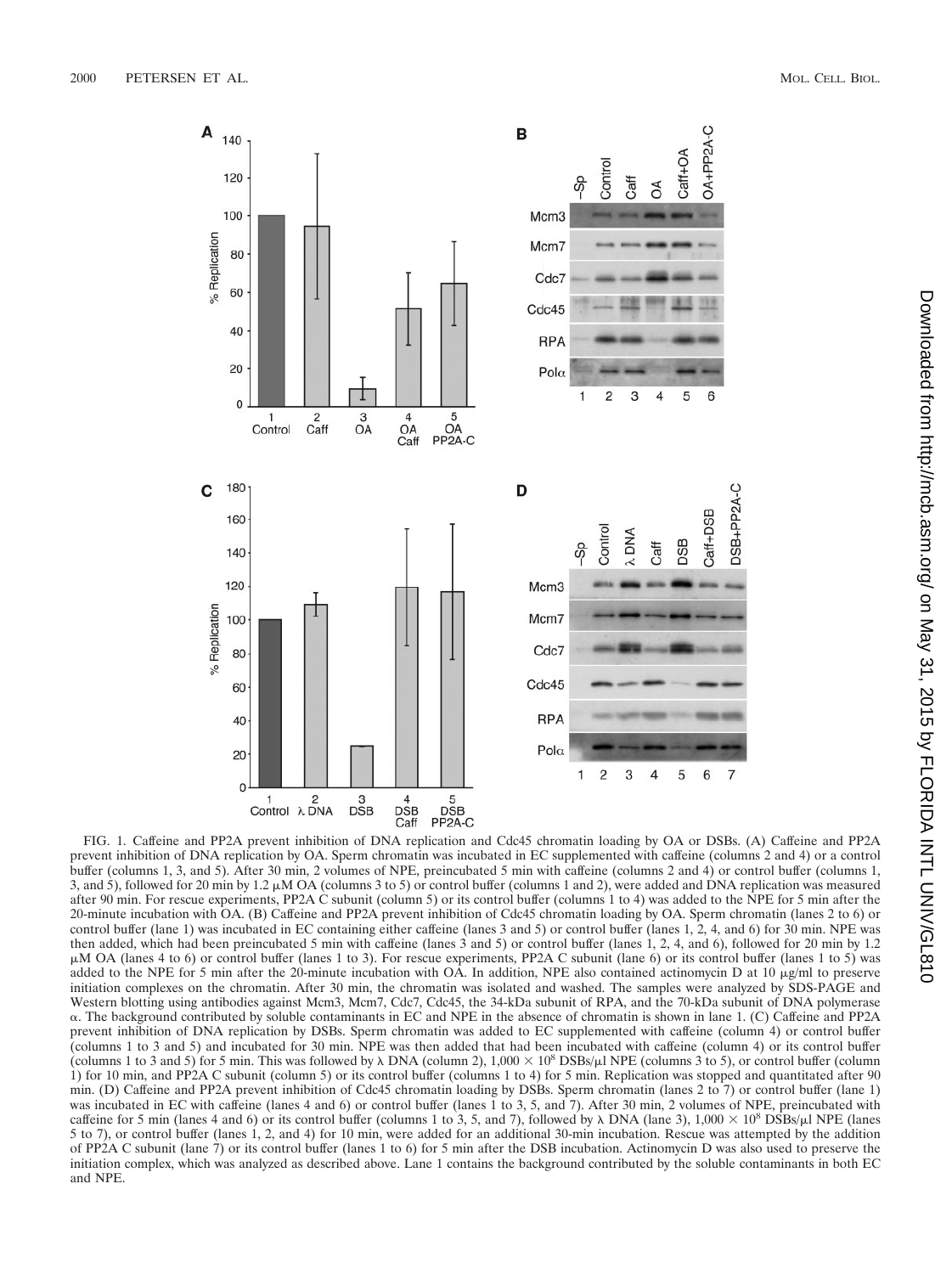

FIG. 2. ATM and ATR are involved in inhibition of DNA replication by DSBs; prevention of inhibition by depletion of ATM or ATR. (A) Depletion of ATM prevents inhibition by DSBs. Sperm chromatin was incubated in either mock-depleted (columns 1, 3, and 5) or ATM-depleted (columns 2, 4, and 6) EC for 30 min. The EC also contained caffeine (columns 5 and 6) or control buffer (columns 1 to 4). Mock-depleted (columns 1, 3, and 5) or ATM-depleted (columns 2, 4, and 6) NPE preincubated with caffeine (columns 5 and 6) or control buffer (columns 1 to 4) for 5 min, followed by  $450 \times 10^8$  DSBs/ $\mu$ l NPE (columns 3 to 6) or control buffer (columns 1 and 2) for 10 min, was then added. Replication was measured at 90 min. (B) Quantitation of ATM depletion. Western blots of depleted extracts (lane 4) in comparison with serial dilutions of undepleted extracts (lanes 1 to 3) are shown. The amount of ATM in 0.2 µl of depleted EC and NPE is less than the amount in 0.001 l of undepleted EC and NPE, corresponding to 99.5% depletion for both extracts. (C) Depletion of ATR prevents inhibition by DSBs. Sperm chromatin was incubated in either mock-depleted (columns 1, 3, and 5) or ATR-depleted (columns 2, 4, and 6) EC for 30 min. The EC also contained caffeine (columns 5 and 6) or control buffer (columns 1 to 4). Mock-depleted (columns 1, 3, and 5) or ATR-depleted (columns 2, 4, and 6) NPE, preincubated with caffeine (columns 5 and 6) or control buffer (columns 1 to 4) for 5 min, followed by 300  $\times$  10<sup>8</sup> DSBs/µl NPE (columns  $3$  to 6) or control buffer (columns 1 and 2) for 10 min, was then added. Replication was then measured at 120 min. (D) Quantitation of ATR depletion. Western blots of depleted extracts (lane 4) in comparison with serial dilutions of undepleted extracts (lanes 1 to 3) are shown. The amount of ATR in 0.5  $\mu$  of depleted EC and NPE is less than the amount in 0.01  $\mu$  of undepleted EC and NPE, corresponding to >98% depletion for both extracts. (E) Depletion of ATR activity. ATR was depleted sufficiently to inhibit the aphidicolin-induced phosphorylation of Chk1. Sperm chromatin was incubated with either mock-depleted (lanes 1 and 2) or ATR-depleted (lanes 3 and 4) EC for 30 min. Mock-depleted (lanes 1 and 2) or ATR-depleted (lanes 3 and 4) NPE containing <sup>35</sup>S-labeled Chk1- $\Delta$ KD (5% by volume) and 50-µg/ml aphidicolin (lanes 2 and 4) or control buffer (lanes 1 and 3) was added and incubated at room temperature for 2.5 h. Proteins were then separated by SDS-PAGE and analyzed by autoradiography.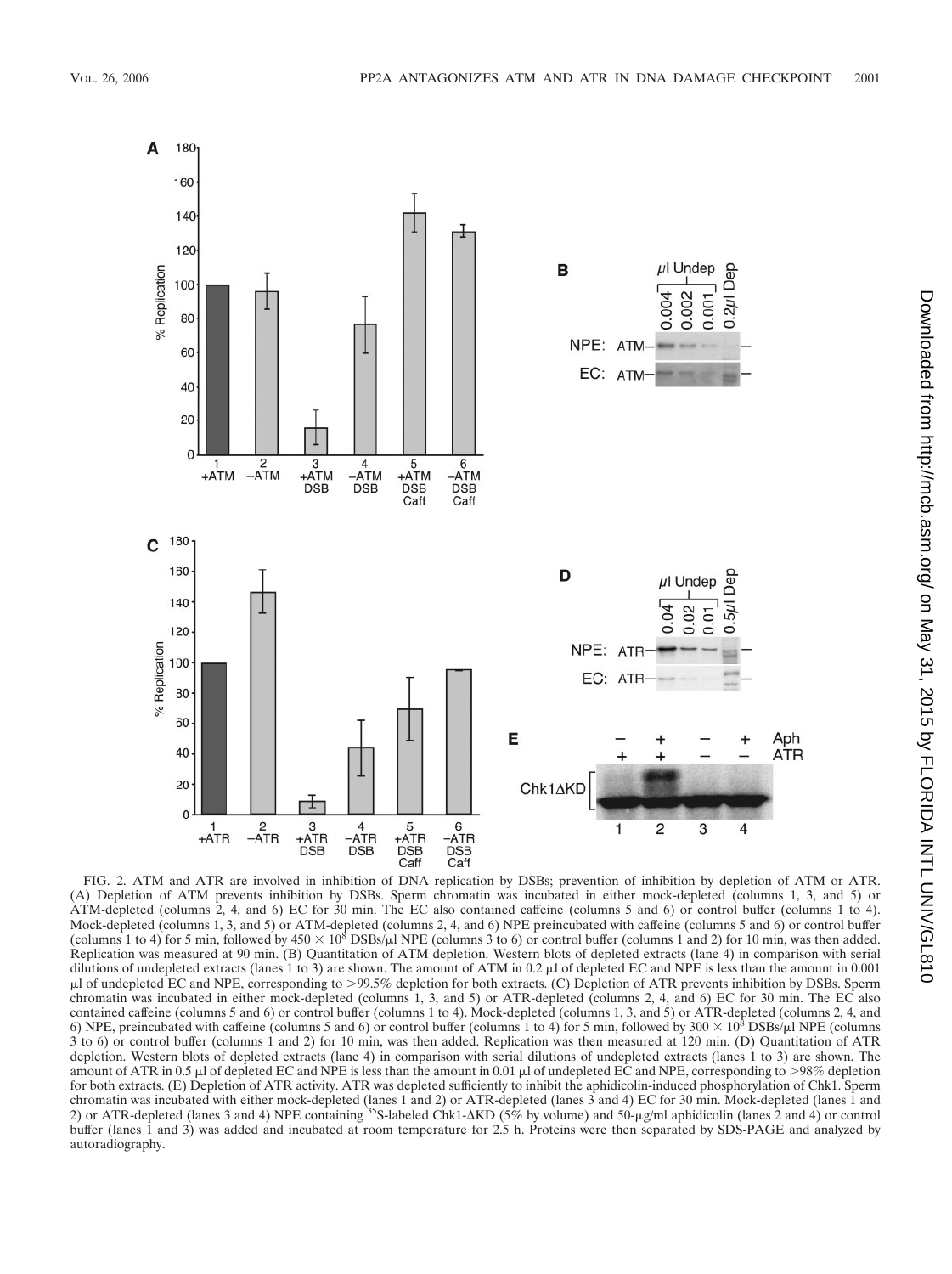depleted extracts. ATM was depleted >99.5% from both NPE and EC (Fig. 2B); ATR was depleted  $>98\%$  from NPE and EC (Fig. 2D). The possibility that the ATR antibodies cross-reacted with ATM was excluded, since ATR depletion did not reduce the amount of ATM in the extract. Vice versa, depletion of ATM did not affect the level of ATR (data not shown).

The efficiency of ATR depletion was also assessed by measuring ATR activity in depleted versus undepleted extract, as described previously (18, 20, 51). In this assay, EC is incubated with sperm chromatin for 30 min to allow pre-RC formation. Subsequent addition of NPE in the presence of aphidicolin results in ATR activation, which is determined using Chk1 kinase, a downstream target of ATR, as a substrate. A fragment of Chk1, synthesized in vitro and labeled with  $[35S]$ methionine, was added together with NPE and aphidicolin to the EC and incubated for 2.5 h. Phosphorylated Chk1 migrated more slowly on SDS-PAGE. As shown in Fig. 2E, the Chk1 fragment was phosphorylated in undepleted extracts containing aphidicolin (lane 2) but not without aphidicolin (lane 1). Furthermore, the Chk1 fragment was not phosphorylated when the extracts were depleted of ATR, whether or not aphidicolin was present (lanes 3 and 4). Together, these results demonstrate that both ATM and ATR are inhibitory kinases in a DNA damage checkpoint, which negatively regulates Cdc45 loading and thus initiation of DNA replication, while PP2A exerts a positive effect on initiation. They also suggest that ATM and ATR cannot substitute for each other and that their effects on replication are distinct.

We expected that ATM and ATR play a similar role during inhibition of replication by OA because some active ATM and ATR might exist in the extracts even in the absence of DSBs, albeit at lower levels than in the presence of DSBs. We also assumed that this activity would be sufficient to phosphorylate and inactivate the presumed Cdc45 loading factor when OA was added to the extracts. Therefore, we investigated whether removal of ATM or ATR would rescue replication from OA inhibition. We found that neither depletion of ATM (Fig. 3A) nor depletion of ATR (Fig. 3C) prevented inhibition of replication by OA. Depletion of both kinases together also did not restore replication (data not shown). The quantitation of the ATM and ATR depletions is shown in Fig. 3B and 3D, respectively. These results suggest that in the presence of OA, a caffeine-sensitive kinase that is neither ATM nor ATR inhibits replication. They also imply that PP2A plays different roles in the DSB-induced DNA damage checkpoint on the one hand and the OA-induced pathway on the other, although both pathways cause inhibition of Cdc45 loading. Consistent with this interpretation is the observation that DSB-induced phosphorylation of substrates by ATM or ATR did not occur in response to OA (see below), as one would have expected if DSBs and OA had activated the same pathway. Presently, we have no explanation for the difference between the two pathways. Our main focus in the present report is to elucidate the DSB-induced checkpoint, in which PP2A appears to play a significant role.

**The DSB-induced checkpoint does not involve downregulation of Cdk2 or Cdc7 activity.** Costanzo et al. reported that, in response to DSBs, ATM inhibits Cdc45 loading by downregulating Cdk2-cyclin E activity (9). They proposed that ATM activates Chk2, which phosphorylates and inactivates Cdc25A,

resulting in the accumulation of inactive Cdk2-cyclin E. To investigate whether DSBs downregulate Cdk2-cyclin E activity in the soluble, nucleus-free DNA replication system used here, Cdk2-cyclin E was immunoprecipitated from NPE that had been preincubated with DSBs, and its kinase activity was measured using histone H1 as a substrate. As shown in Fig. 4A, preincubation with DSBs (column 5) or DSBs plus caffeine (column 6) had no significant effect on H1 kinase activity in comparison to preincubation with intact  $\lambda$  DNA (column 4) or control buffer (column 3). By contrast,  $p27<sup>Kip</sup>$  caused a significant inhibition of H1 kinase activity (column 7), demonstrating that inhibiting Cdk2-cyclin E in the extract resulted in a reduction of kinase activity in the immunoprecipitate, as expected. A control precipitation without antibodies (column 2) and a kinase reaction without substrate (column 1) were both negative for histone H1 phosphorylation. In a parallel experiment shown in Fig. 4B, the effectiveness of DSBs in inhibiting DNA replication (column 2) and of caffeine in restoring replication (column 3) was confirmed. We also measured total H1 kinase activity of NPE, treated or untreated with DSBs, as described in Materials and Methods. As in the immunoprecipitation assay, no effect of DSBs on kinase activity was observed (data not shown).

Consistent with the observation that DSBs have no effect on Cdk2 activity, we found that the phosphorylation state of Cdk2 on Y15 was unaltered in response to DSBs. Kinase assays were carried out with immunoprecipitated Cdk2 from DSB-treated and various control extracts, as shown in Fig. 4C. Subsequently, the same precipitates were analyzed by Western blotting using antibodies against the C-terminal peptide of Cdk2 (Fig. 4D, top) or antibodies specific for phosphorylated Y15 (Fig. 4D, bottom). Clearly, the Y15 phosphorylation state of Cdk2 was the same under all conditions. To test the specificity of the anti-Y15P antibodies, Western blots with a nonphosphorylated, purified GST-Cdc2 fragment (negative control) and Y15-phosphorylated Cdc2 from extracts of SK-N-MC cells treated with hydroxyurea to induce Y15 phosphorylation of Cdc2 (positive control) were carried out. As expected, the anti-Y15 antibodies recognized Y15-phosphorylated Cdc2 in the extract but not the purified nonphosphorylated GST-Cdc2 fragment (Fig. 4E, top). The presence of GST-Cdc2 was verified with antibodies against Cdc2 (bottom). Since the anti-Y15P antibodies recognized both tyrosine-phosphorylated Cdc2 and Cdk2, we conclude that the signals shown in Fig. 4D, bottom, reflect Y15 phosphorylation of Cdk2. These results further demonstrate that DSBs do not cause a change in Cdk2 activity in *Xenopus* egg extracts, suggesting that the inhibition of DNA replication by DSBs does not involve downregulation of Cdk2.

Further evidence that DSBs induce inhibition of DNA replication without Cdk2 downregulation comes from Chk2 immunodepletion experiments. As shown in Fig. 5A, DSBs effectively inhibited DNA replication in Chk2-depleted extracts (column 5) and caffeine prevented the inhibition (column 6). As controls, Chk2 depletion without DSBs did not inhibit replication (column 2),  $\lambda$  DNA had no effect (column 3), and DSBs alone inhibited replication (column 4). Using affinity-purified Chk2 antibodies bound to protein A-Sepharose, we achieved 99% depletion of Chk2 from NPE and EC (Fig. 5B). EC contained very little Chk2 that was ob-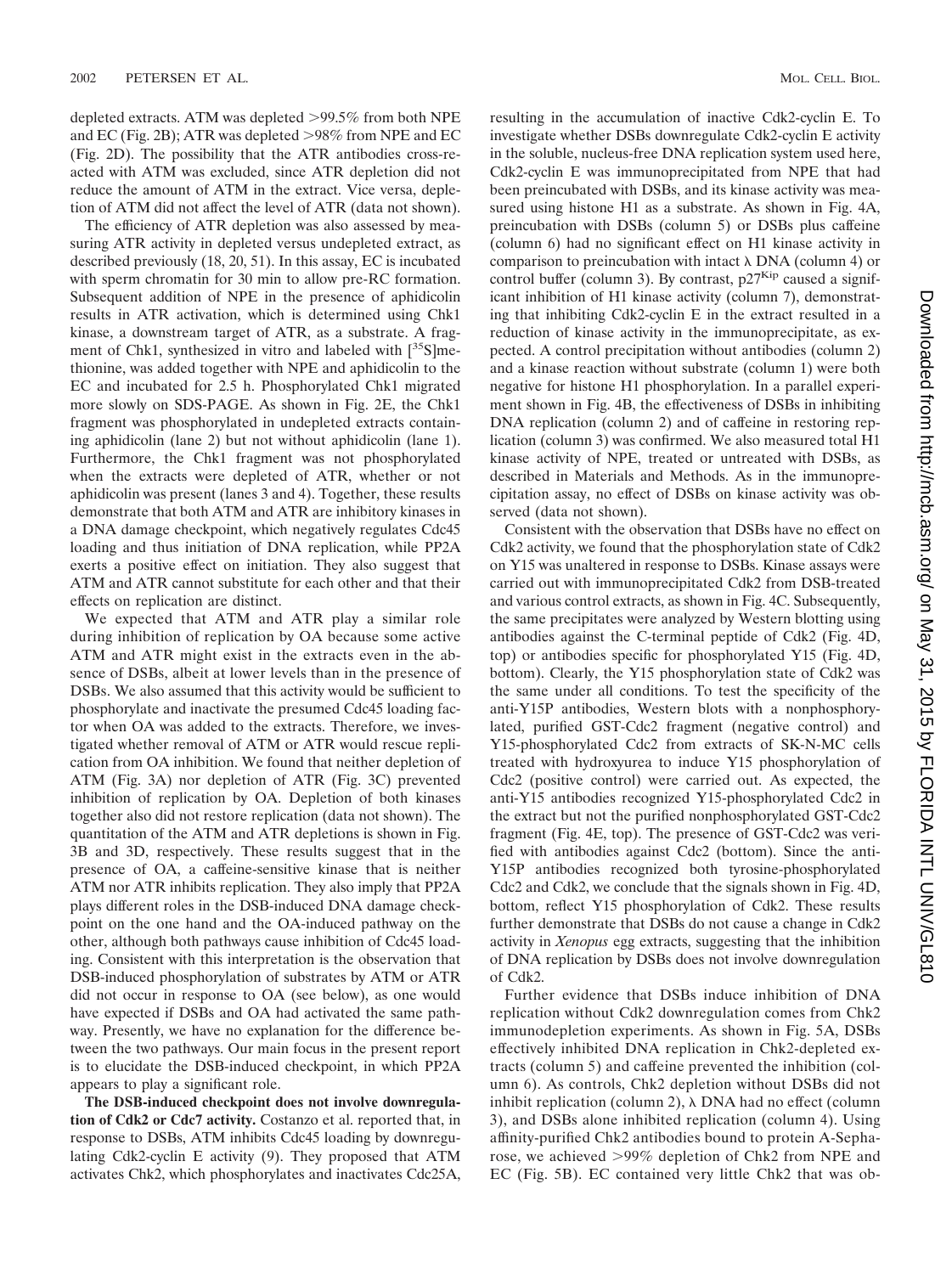

FIG. 3. ATM and ATR are not involved in inhibition of DNA replication by OA. (A) Depletion of ATM does not prevent inhibition by OA. Sperm chromatin was incubated in either mock-depleted (columns 1, 3, and 5) or ATM-depleted (columns 2, 4, and 6) EC for 30 min. Mock-depleted (columns 1, 3, and 5) or ATM-depleted (columns 2, 4, and 6) NPE, preincubated with OA (columns 3 to 6) or control buffer (columns 1 and 2) for 20 min, followed by PP2A-C (columns 5 and 6) or control buffer (columns 1 to 4) for 5 min, was then added. Replication was measured at 120 min. (B) Quantitation of ATM depletion. Western blots of depleted extracts (lane 4) in comparison with serial dilutions of undepleted extracts (lanes 1 to 3) are shown. The amount of ATM in 0.2  $\mu$  of depleted EC is less than the amount in 0.002  $\mu$  of undepleted EC. corresponding to  $>99\%$  depletion. The amount of ATM in 0.2  $\mu$ l depleted NPE is less than the amount in 0.001  $\mu$ l of undepleted NPE, corresponding to a >99.5% depletion. (C) Depletion of ATR does not prevent inhibition by OA. Sperm chromatin was incubated in either mock-depleted (columns 1, 3, and 5) or ATR-depleted (columns 2, 4, and 6) EC for 30 min. Mock-depleted (columns 1, 3, and 5) or ATR-depleted (columns 2, 4, and 6) NPE preincubated with OA (columns 3 to 6) or control buffer (columns 1 and 2) for 20 min, followed by PP2A-C (columns 5 and 6) or control buffer (columns 1 to 4) for 5 min, was then added. Replication was measured at 120 min. (D) Quantitation of ATR depletion. Western blots of depleted extracts (lane 4) in comparison with serial dilutions of undepleted extracts (lanes 1 to 3) are shown. The amount of ATR in 0.5  $\mu$ l of depleted EC and NPE is less than the amount in 0.01  $\mu$ l of undepleted EC and NPE, corresponding to >98% depletion for both extracts.

scured in the Western blot by two cross-reacting proteins. Taken together, these experiments demonstrate that neither Chk2 nor Cdk2 is involved in the DSB-induced checkpoint that controls Cdc45 loading in the soluble DNA replication system.

A possible reason for the finding that Cdk2 is not downregulated could be that in our system Chk2 is not activated in response to DSBs. To test this possibility, NPE was incubated with DSBs for 10 min. Subsequently, Chk2 was immunoprecipitated, and its kinase activity was measured using Cdc25 as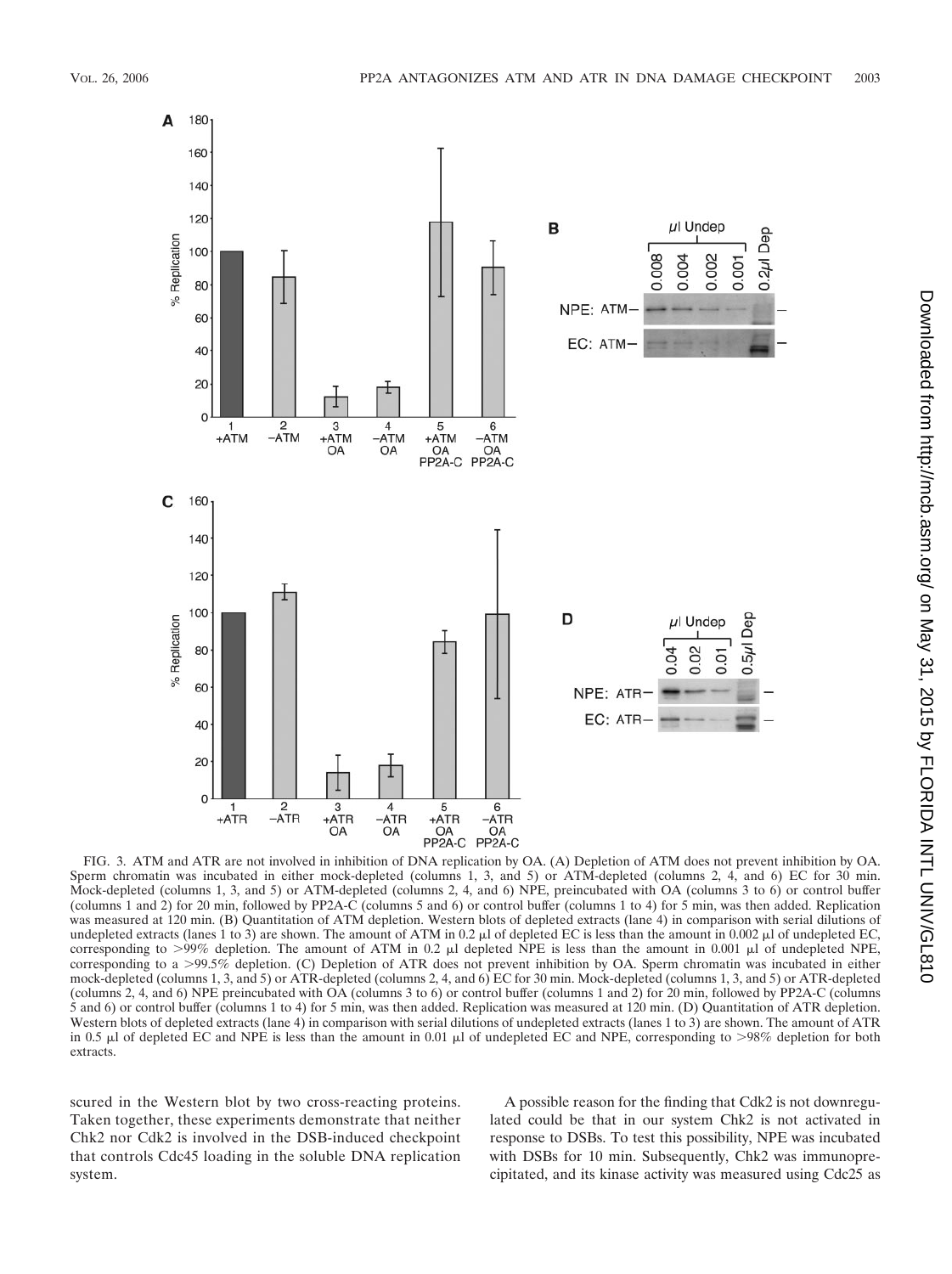

FIG. 4. DSBs have no effect on Cdk2 activity or Cdk2 phosphorylation at tyrosine 15. (A) Cdk2 kinase activity. Cdk2 was immunoprecipitated from NPE, preincubated with  $\lambda$  DNA (column 4), 1,000  $\times$  10<sup>8</sup> DSBs/ $\mu$ I NPE (column 5), caffeine followed by DSBs (column 6), p27<sup>Kip</sup> (column 7), or control buffer (columns 1, 2, and 3). The immunoprecipitate was washed and incubated with  $[\gamma^{32}P]ATP$  and histone H1 (columns 2 to 7) or control buffer (column 1) for 30 min to measure kinase activity. The samples were stopped with SDS-PAGE sample buffer, separated by SDS-PAGE, and analyzed with a phosphorimager. (B) DNA replication assay performed in parallel to the above experiment. Sperm chromatin was incubated with EC supplemented with caffeine (column 3) or control buffer (columns 1 and 2) for 30 min, followed by the addition of NPE, preincubated with caffeine (column 3) or control buffer (columns 1 and 2) and  $\lambda$  DNA (column 1) or 1,000  $\times$  10<sup>8</sup> DSBs/ $\mu$ l NPE (columns 2 and 3). Samples were stopped at 90 min, analyzed on an agarose gel, and quantitated with a phosphorimager. (C) Cdk2 kinase assay similar to that shown in panel A with an additional caffeine-only control (column 5). (D) Cdk2-Y15 phosphorylation. The samples from the kinase assay shown in panel C were separated by SDS-PAGE, and Western blots were performed using anti-Cdk2 (top) and anti-Cdk2-Y15P (bottom) antibodies. (E) Specificity of anti Cdc2-Y15P antibodies. A nonphosphorylated purified GST-Cdc2 fragment (lane 1) and Y15-phosphorylated Cdc2 from hydroxyurea-treated SK-N-MC cells (lane 2) were analyzed by Western blotting using anti-Cdc2-Y15P antibodies (top) or anti-Cdc2 antibodies (bottom).

a substrate (28). As shown in Fig. 5C, column 6, Chk2 activity was strongly induced by DSBs, whereas  $\lambda$  DNA (column 4) had only an insignificant effect. A sample without DNA is shown in column 3. The induction by DSBs was inhibited by caffeine (column 7). A nonphosphorylatable mutant of Cdc25 was used as a negative control (column 8). Without substrate (column 1) or Chk2 (column 2), the kinase activity was close to zero.

We also analyzed the Chk2 immunoprecipitates by SDS-PAGE and Western blotting with antibodies against Chk2. Figure 5D, lanes 6 and 8, demonstrates that Chk2 from DSBtreated extracts migrates slower than Chk2 from control extracts (lane 3) or from  $\lambda$  DNA-treated extracts (lane 4). Furthermore, the shift was inhibited by caffeine, as shown previously (lane 7) (17). OA caused only a very minor Chk2 shift (data not shown), consistent with the suggestion that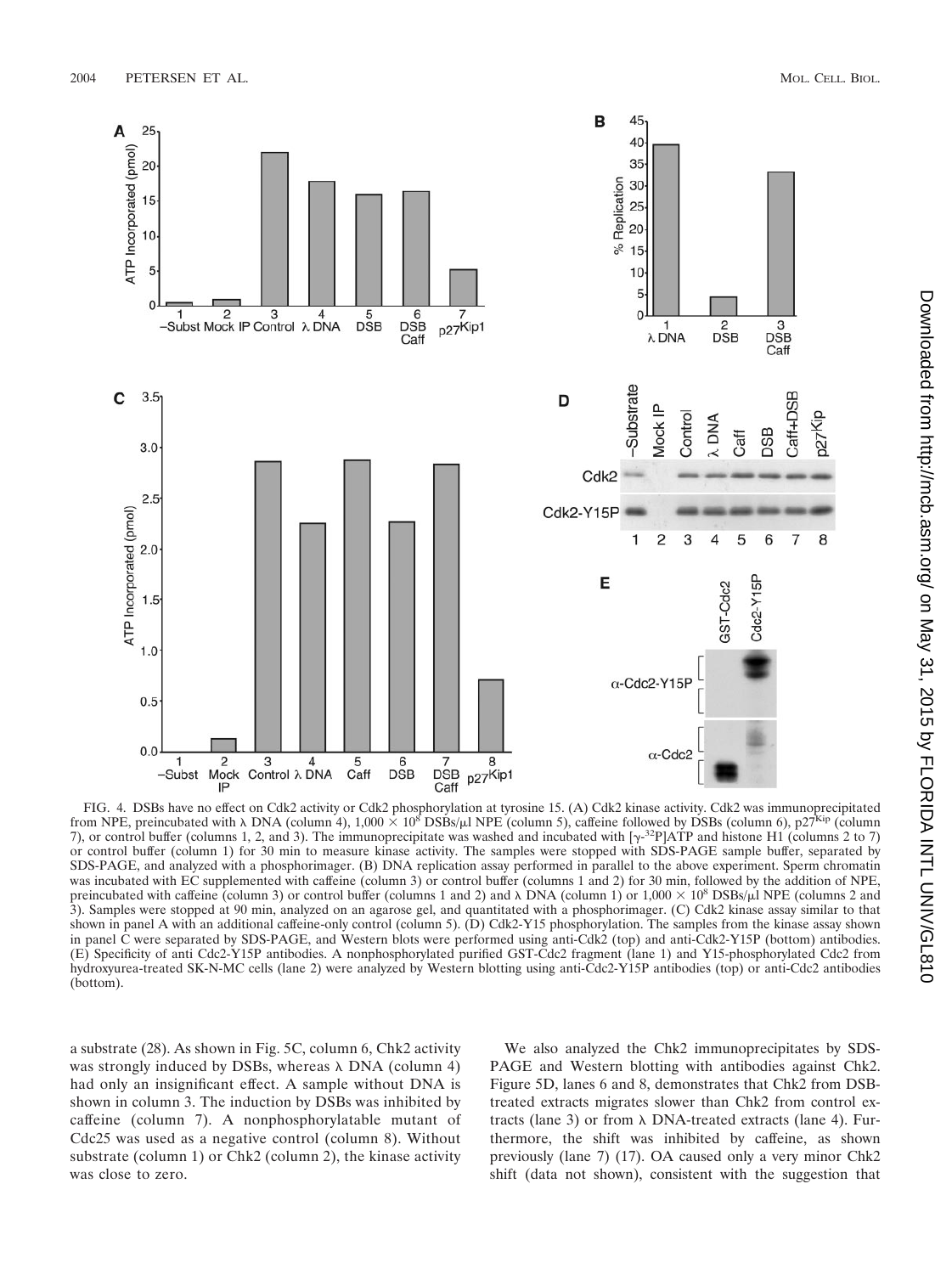

FIG. 5. Chk2 is not involved in the inhibition of DNA replication by DSBs. (A) Depletion of Chk2 does not prevent inhibition by DSBs. Sperm chromatin was incubated in mock-depleted (column 1) or Chk2-depleted (columns 2 to 5) EC supplemented with caffeine (column 5) or control buffer (columns 1 to 4) for 30 min. Either mock-depleted (column 1) or Chk2-depleted (columns 2 to 5) NPE preincubated with caffeine (column 5) or its control buffer (columns 1 to 4) for 5 min, followed by  $\lambda$  DNA (column 3),  $1,000 \times 10^8$  DSBs/ $\mu$ I NPE (columns 4 and 5), or control buffer (columns 1 and 2) for 10 min was added. DNA replication was measured at 90 min. (B) Quantitation of Chk2 depletion. More than 99% of Chk2 was removed from both EC and NPE. The Chk2 bound to the protein A-Sepharose used for depletion is shown in lane 7. (C) Chk2 is activated by DSBs. Chk2 was immunoprecipitated from NPE and preincubated with  $\lambda$  DNA (column 4), 1,000  $\times$  10<sup>8</sup> DSBs/ $\mu$ l NPE (columns 6 and 8), caffeine (column 5), caffeine followed by DSBs (column 7), or control buffer (columns 1 to 3). The immunoprecipitates were washed and incubated with  $[\gamma^{32}P]$ ATP and GST-Cdc25(254-316)-WT (columns 2 to 7) or GST-Cdc25(254-316)-S287A (column 8) as a substrate or control buffer (column 1) for 15 min to measure kinase activity. The samples were stopped with SDS-PAGE sample buffer, separated by SDS-PAGE, and analyzed using a phosphorimager. (D) Altered mobility of Chk2 in response to DSBs and rescue by caffeine. The immunoprecipitated Chk2 from the experiment shown in panel C was analyzed by SDS-PAGE and Western blotting with anti-Chk2 antibodies.

DSBs and OA activate different pathways. Together, these results demonstrate that a caffeine-sensitive kinase phosphorylates and activates Chk2 in response to DSBs. However, this does not result in downregulation of Cdk2 activity. Therefore, we conclude that the ATM-Chk2-Cdc25-Cdk2 pathway is not responsible for the DSB-induced inhibition of Cdc45 loading and DNA replication.

Another pathway that leads from ATM or ATR to Chk1 activation, further to downregulation of Cdc7 kinase activity, and thus to inhibition of Cdc45 loading and DNA replication (10) has not been ruled out. To address this point, we asked whether Cdc7 kinase activity is downregulated in response to DSBs. Cdc7 was immunoprecipitated from NPE preincubated with DSBs, and its activity was determined with MCM2 as a substrate. As shown in Fig. 6A, DSBs had no significant effect on Cdc7 kinase activity (column 5) compared to  $\lambda$  DNA (column 4) and buffer (column 3). A control precipitate without antibodies (column 2) and a reaction without substrate (column 1) were kinase negative; caffeine had no effect when combined with DSBs. The accompanying DNA replication assay (Fig. 6B) demonstrates that under conditions where Cdc7 activity was not affected, DNA replication was almost completely inhibited (lane 3).

We considered the possibility that DSBs might only cause downregulation of chromatin-bound Cdc7, which might have escaped detection in the assay of total Cdc7 described above. To assay chromatin-bound Cdc7, we used chromatin-bound MCM4 as a substrate. It was recently demonstrated that MCM4 phosphorylation is Cdc7/Drf1 dependent in crude cytosolic extracts, in which DNA replication takes place within synthetic nuclei assembled around sperm chromatin (41). Thus, immunodepletion of the Cdc7-activating subunit, Drf1, from egg cytoplasm abolishes MCM4 phosphorylation, and the defect is corrected with recombinant Cdc7/Drf1. To determine whether MCM4 phosphorylation is also Cdc7 dependent in the nucleus-free system used here, Cdc7 was depleted from EC and NPE. Figure 6C, top, shows MCM4 bound to chromatin during incubation in EC (lanes 2 and 3). The binding was not dependent on Cdc7 (lane 3) and did not occur in the absence of chromatin (lane 1). When NPE was incubated for 30 min with the EC, the chromatin-bound MCM4 became strongly hyperphosphorylated (lane 5). This hyperphosphorylation was Cdc7 dependent, since it did not occur in Cdc7-depleted EC and NPE (lane 6). In parallel, we demonstrated that the Cdc7 depletion, which prevented MCM4 hyperphosphorylation, also caused inhibition of DNA replication (Fig. 6D). Figure 6C,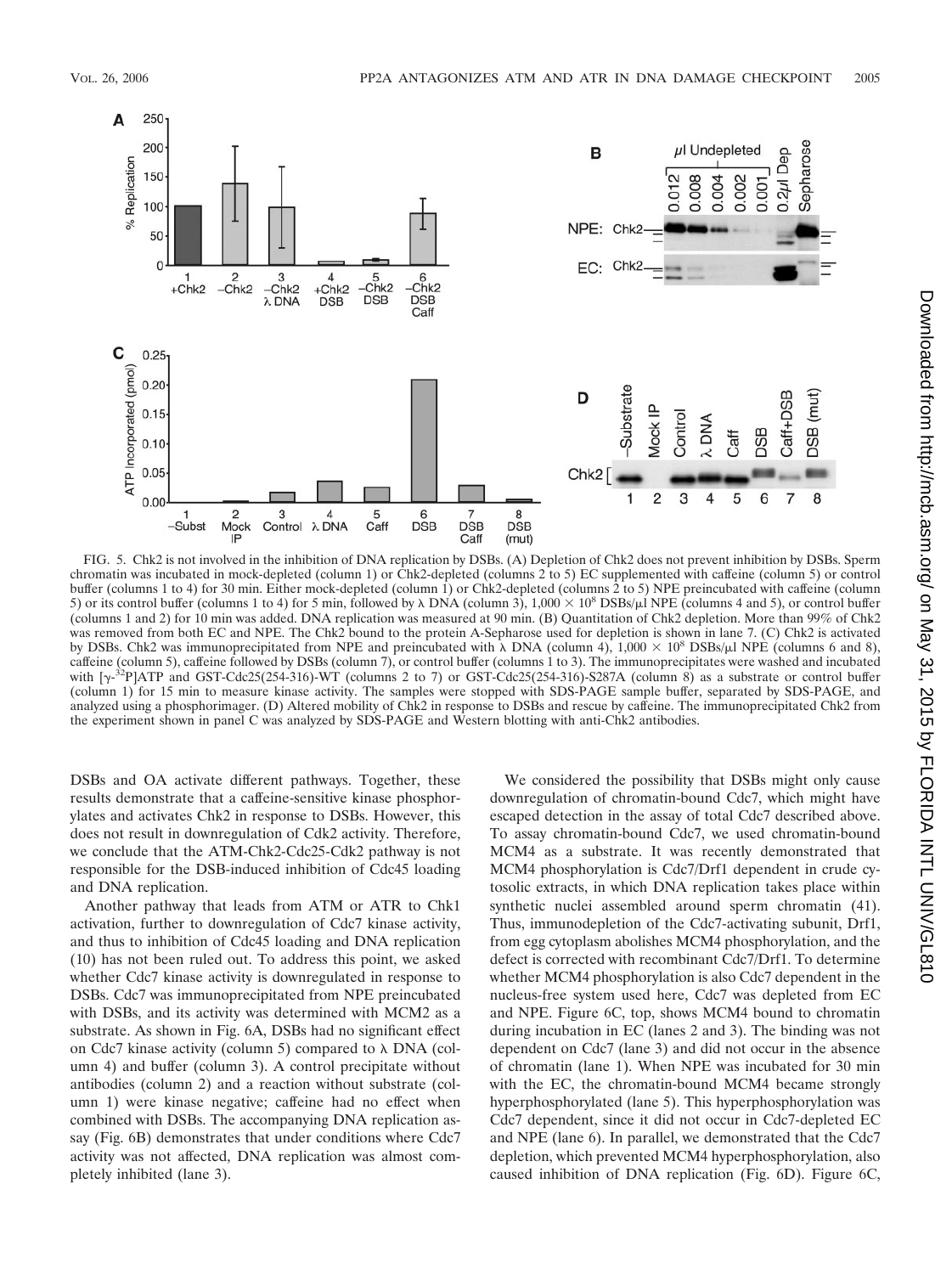

FIG. 6. DSBs have no effect on Cdc7 kinase activity. (A) Cdc7 kinase activity is not affected by DSBs. Cdc7 was immunoprecipitated from NPE preincubated with  $\lambda$  DNA (column 4), 700  $\times$  10<sup>8</sup> DSBs/ $\mu$ I NPE (column 5), caffeine followed by DSBs (column 6), or control buffer (columns 1 to 3). The immunoprecipitate was washed and incubated with  $\gamma^{32}P|ATP$  and MCM2 (columns 2 to 6) or control buffer (column 1) for 30 min to measure kinase activity. The samples were stopped with SDS-PAGE sample buffer, separated by SDS-PAGE, and analyzed with a phosphorimager. (B) DNA replication performed in parallel to the above experiment. Sperm chromatin was incubated with EC supplemented with caffeine (column 4) or control buffer (columns 1 to 3) for 30 min, followed by the addition of NPE preincubated with caffeine (column 4) or control buffer (columns 1 to 3) and  $\lambda$  DNA (column 2), 700  $\times$  10<sup>8</sup> DSBs/ $\mu$ I NPE (columns 3 and 4), or control buffer (column 1). Samples were stopped at 90 min, analyzed on an agarose gel, and quantitated with a phosphorimager. (C) Hyperphosphorylated MCM4 is Cdc7 dependent. Sperm chromatin (lanes 2, 3, 5, and 6) or control buffer (lanes 1 and 4) was incubated in mock-depleted (lanes 1, 2, 4, and 5) or Cdc7-depleted (lanes 3 and 6) EC for 30 min. Mock-depleted (lanes 4 and 5) or Cdc7-depleted (lane 6) NPE containing aphidicolin was added for an additional 30-min incubation. The complexes were isolated and analyzed by SDS-PAGE and Western blotting using antibodies against Mcm4 (top) and Cdc7 (bottom). (D) DNA replication assay in mock-depleted (column 1) and Cdc7-depleted (column 2) extracts. (E) Quantitation of Cdc7 depletion. Western blot of depleted extracts (lane 6) in comparison with serial dilutions of undepleted extracts (lanes 1 to 5). The amount of Cdc7 in 0.2  $\mu$ l of depleted EC and NPE is similar to the amount in 0.008  $\mu$ l of undepleted EC and NPE, corresponding to approximately 96% depletion of both extracts. (F) Assay of chromatin-bound Cdc7 kinase activity. Sperm chromatin (lanes 2 and 3) or control buffer (lane 1) was incubated in EC for 30 min. NPE was then added that had been preincubated for 10 min with DSBs (lane 3) or control buffer (lanes 1 and 2). In addition, NPE also contained aphidicolin to preserve initiation complexes on chromatin. After 30 min, the chromatin was isolated and washed. The samples were analyzed by SDS-PAGE and Western blotting using antibodies against MCM4 and Cdc7. The background contributed by soluble contaminants in EC and NPE in the absence of chromatin is shown in lane 1. (G) DNA replication assay performed in parallel to the kinase assay shown in panel F.

bottom, shows a Western blot for chromatin-bound Cdc7 of depleted and undepleted extracts, and Fig. 6E demonstrates that the Cdc7 depletion was 96%. We then asked whether the MCM4 hyperphosphorylation is inhibited when the NPE is preincubated with DSBs. As shown in Fig. 6F, the MCM4

hyperphosphorylation was not affected by DSBs (lane 3) compared to the control without DSBs (lane 2). A no-sperm control is shown in lane 1. We also demonstrated that the amount of DSBs used in this experiment was sufficient to inhibit DNA replication (Fig. 6G). Our data demonstrate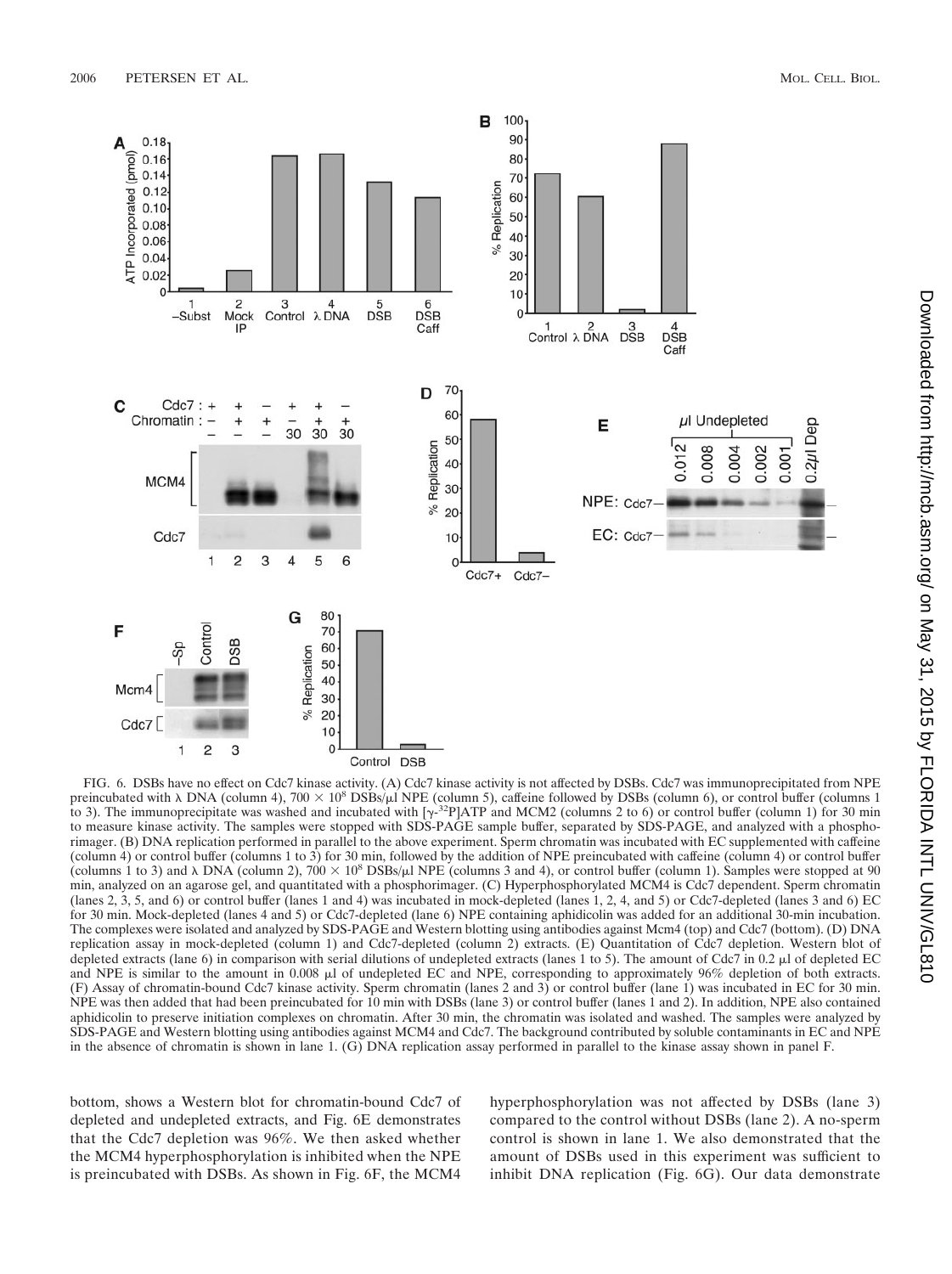

FIG. 7. Chk1 phosphorylation in response to DSBs; effect of PP2A and OA. (A) Chk1 is phosphorylated at serine 344 in response to DSBs. NPE was incubated with  $1,000 \times 10^8$  DSBs/ $\mu$ l NPE (lanes 6 to 10), aphidicolin (lanes 11 to 15), or control buffers (lanes 1 to 5). Time points were taken at 10, 30, 60, 9,0 and 120 min; the extract was analyzed by SDS-PAGE and Western blotting using antibodies against Chk1-Ser344P (top) and Chk1 (bottom). (B) PP2A-C removes phosphorylation at serine 344 induced by DSBs. NPE was incubated with caffeine (lanes 5 and 6) or control buffer (lanes 1 to 4, 7, and 8) for 5 min. A total of  $1,000 \times 10^8$  DSBs/ $\mu$ l NPE (lanes 3 to 8) or control buffer (lanes 1 and 2) was incubated for 10 min, followed by the addition of PP2A-C (lanes 7 and 8) or control buffer (lanes 1 to 6). Time points were taken at 10 min and 30 min, and the extract was analyzed by SDS-PAGE and Western blotting using antibodies against Chk1-Ser344P (top) and Chk1 (bottom). (C) OA enhances serine 344 phosphorylation in response to DSBs but does not induce serine 344 phosporylation on its own. NPE was incubated with 700  $\times$  10<sup>8</sup>  $DSBs/\mu$  NPE (lanes 5 to 8), OA plus 700  $\times$  10<sup>8</sup> DSBs/ $\mu$  NPE (lanes 9 to 12), OA (lanes 13 to 16), or control buffers (lanes 1 to 4). Time points were taken at 2, 5, 10, and 30 min; the extract was analyzed by SDS-PAGE and Western blotting using antibodies against Chk1-Ser344P (top) and Chk1 (bottom). The middle panel is a lighter exposure of the blot shown in the top panel.

that the DSB-induced checkpoint does not involve downregulation of either Cdc7 or Cdk2 in the soluble DNA replication system.

**DSB-induced activation of Chk1 is reversed by PP2A and enhanced by OA.** Since we found that ATR is involved in the DSB-induced checkpoint, it seemed likely that Chk1, a substrate of ATR, becomes activated by DSBs. Therefore, we determined whether DSBs induce Chk1 phosphorylation at Ser344, an indication for Chk1 kinase activation (18, 28). As demonstrated in Fig. 7A, top, DSBs induced Chk1 phosphorylation at Ser344 (lanes 6 to 10), resulting in a series of slowermigrating bands. Guo et al. have shown that these bands contain multiple phosphorylations at three SQ sites, including S344Q, and one TQ site (18). Aphidicolin induced a similar pattern of phosphorylated forms (Fig. 7A, lanes 11 to 15), although at a slower rate. Caffeine inhibited this phosphorylation, as shown in Fig. 7B, top, lanes 5 and 6, suggesting that it was carried out by ATM or ATR. Importantly, the DSB-induced Chk1 phosphorylation was strongly reversed by the addition of PP2A C subunit (Fig. 7B, top, lanes 7 and 8), suggesting that Chk1 is a substrate of both ATM or ATR and PP2A. We also asked whether OA enhances the DSB-induced Chk1 phosporylation, as one would expect if PP2A were an antagonist of ATM or ATR. Indeed, we found that OA strongly enhanced Chk1 phosphorylation at Ser344 (Fig. 7C, top, compare lanes 9 to 12 with lanes 5 to 8). The middle panel of Fig. 7C illustrates a shorter exposure time to better visualize individual phosphorylated bands. After a 5-min treatment with DSBs and OA, Chk1 was completely shifted to slower-migrating forms (Fig. 7C, bottom, lane 10). Furthermore, the total amount of Chk1 decreased at least fivefold after 30 min, suggesting that phosphorylation of Chk1 leads not only to its activation but also to its degradation. These data are reminiscent of a recent study by Zhang et al., who demonstrated that replicative stress induces polyubiquitination and degradation of Chk1 in mammalian cells. This process is triggered by phosphorylation of Chk1 at Ser345, the equivalent site to Ser344 in *Xenopus* Chk1 (52). OA alone did not cause Ser344 phosphor-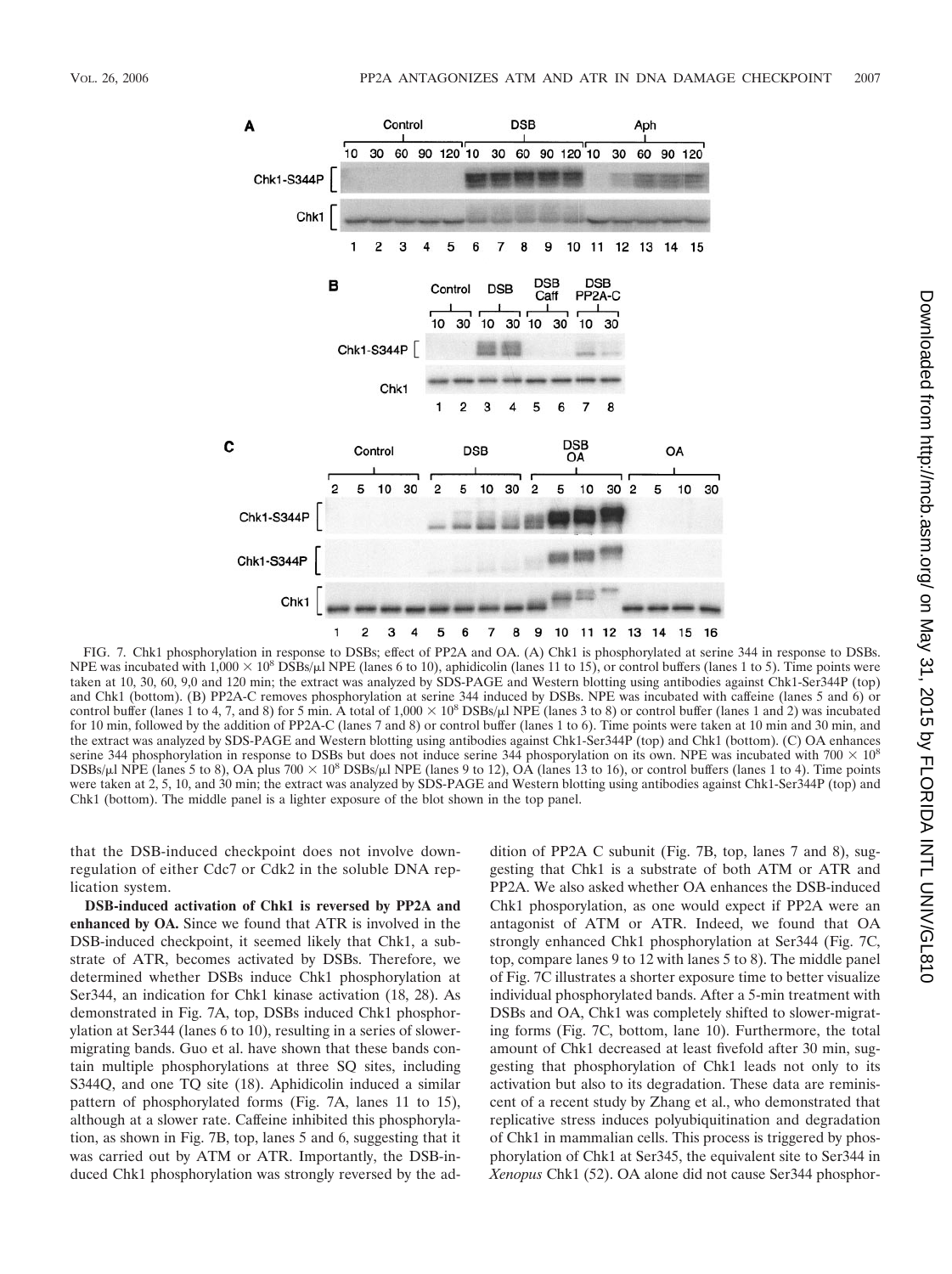

FIG. 8. Depletion of Chk1 partially rescues the DSB-induced checkpoint. (A) Sperm chromatin was incubated in either mock-depleted (columns 1, 3, 5, and 7) or Chk1-depleted (columns 2, 4, 6, and 8) EC for 30 min. The EC also contained caffeine (columns 7 and 8) or control buffer (columns 1 to 6). Mock-depleted (columns 1, 3, 5, and 7) or Chk1 depleted (columns 2, 4, 6, and 8) NPE, preincubated with caffeine (columns 7 and 8) or control buffer (columns 1 to 6) for 5 min followed by  $\lambda$ DNA (columns 3 and 4),  $400 \times 10^8$  DSBs/ $\mu$ l NPE (columns 5 to 8), or control buffer (columns 1 and 2) for 10 min, was then added; replication was measured at 120 min. (B) Quantitation of Chk1 depletion. Western blotting of depleted extracts (lane 6) in comparison with serial dilutions of undepleted extracts (lanes 1 to 5). The amount of Chk1 in 0.2  $\mu$ l of depleted EC and NPE is less than the amount in  $0.008 \mu$ l of undepleted EC and NPE, corresponding to >96% depletion for both extracts.

ylation in the absence of DSBs (Fig. 7C, top, lanes 13 to 16). The latter finding is consistent with our proposal that PP2A counteracts ATM and ATR in the DSB-induced checkpoint but not in the OA-induced pathway. Enhancement of DSBinduced S344 phosphorylation was also observed after depletion of PP2A from NPE with monoclonal antibodies as previously described (7; data not shown). These experiments reconfirm that the effect of OA is due to PP2A inhibition. Our data suggest that Chk1 is a common substrate of ATM/ATR and PP2A in the DSB-induced checkpoint.

**Chk1 plays a role in the DSB-induced checkpoint.** To further investigate the role of Chk1 in the DSB-induced checkpoint, it was removed from the extracts with antibodies and the effect of the removal on replication was determined. As shown in Fig. 8A, immunodepletion of Chk1 partially rescued DNA replication from the inhibition by DSBs (compare columns 5 and 6), indicating that Chk1 does play a role in the DSBinduced checkpoint. Chk1 was 94 to 96% depleted in this experiment (Fig. 8B). Since the degree of rescue by Chk1 depletion was lower than that obtained by caffeine (compare columns 6 and 8), other targets of ATM or ATR may be involved in this checkpoint.



FIG. 9. OA does not cause ATM autophosphorylation. (A) ATM is activated in response to DSBs. NPE was incubated with caffeine (lane 4) or control buffer (lanes 1 to 3) for 5 min, followed by 10 min with  $1,000 \times 10^8$  DSBs/ $\mu$ l (lanes 3 and 4) or control buffer (lane 1). The extract in lane 2 was incubated for 20 min with okadaic acid. The extracts were then diluted with SDS-PAGE sample buffer and analyzed by SDS-PAGE and Western blotting with antibodies against ATM-S1981P (bottom) and ATM (top). (B) DNA replication assay performed in parallel to the assay shown in panel A. Sperm chromatin was incubated in EC supplemented with caffeine (column 4) or a control buffer (columns 1 to 3). After 30 min, 2 volumes of NPE preincubated for 20 min with OA (lane 2), for 10 min with DSBs (lane 3), for 5 min with caffeine followed by 10 min with DSBs (lane 4), or with control buffer (lane 1) were added. Replication was stopped and quantitated after 90 min.

**ATM is activated by DSBs but not by inhibition of PP2A with OA.** In nonirradiated mammalian cells, ATM is present as a catalytically inactive homodimer. In response to ionizing radiation (IR), which generates DSBs, ATM undergoes autophosphorylation at serine 1981 and dissociates into active monomers (3). Goodarzi et al. reported that OA causes enhanced phosphorylation of ATM at S1981 (15). They also found that in nonirradiated cells, ATM is associated with the scaffolding A and catalytic C subunits of PP2A, from which it dissociates in response to IR. The authors proposed that by dephosphorylating S1981, PP2A keeps ATM constitutively inactive. Only when PP2A dissociates in response to IR does ATM autophosphorylate and undergo activation. To investigate whether PP2A plays a similar role in *Xenopus* egg extracts, we treated the extracts with OA and measured phosphorylation at S1981 by Western blotting. As shown in Fig. 9A, lane 3, DSBs caused increased phosphorylation at S1981 in comparison to the control (lane 1). In contrast, OA did not cause an increase in S1981 phosphorylation (lane 2). In addition, we found no enhancement of the DSB-induced S1981 phosphorylation by OA (data not shown). Consistent with previous findings (49), caffeine had no effect on DSB-induced phosphorylation at S1981. Figure 9B demonstrates that the amounts of OA and DSBs used in the above experiment effectively inhibited DNA replication (lanes 2 and 3, respectively). We con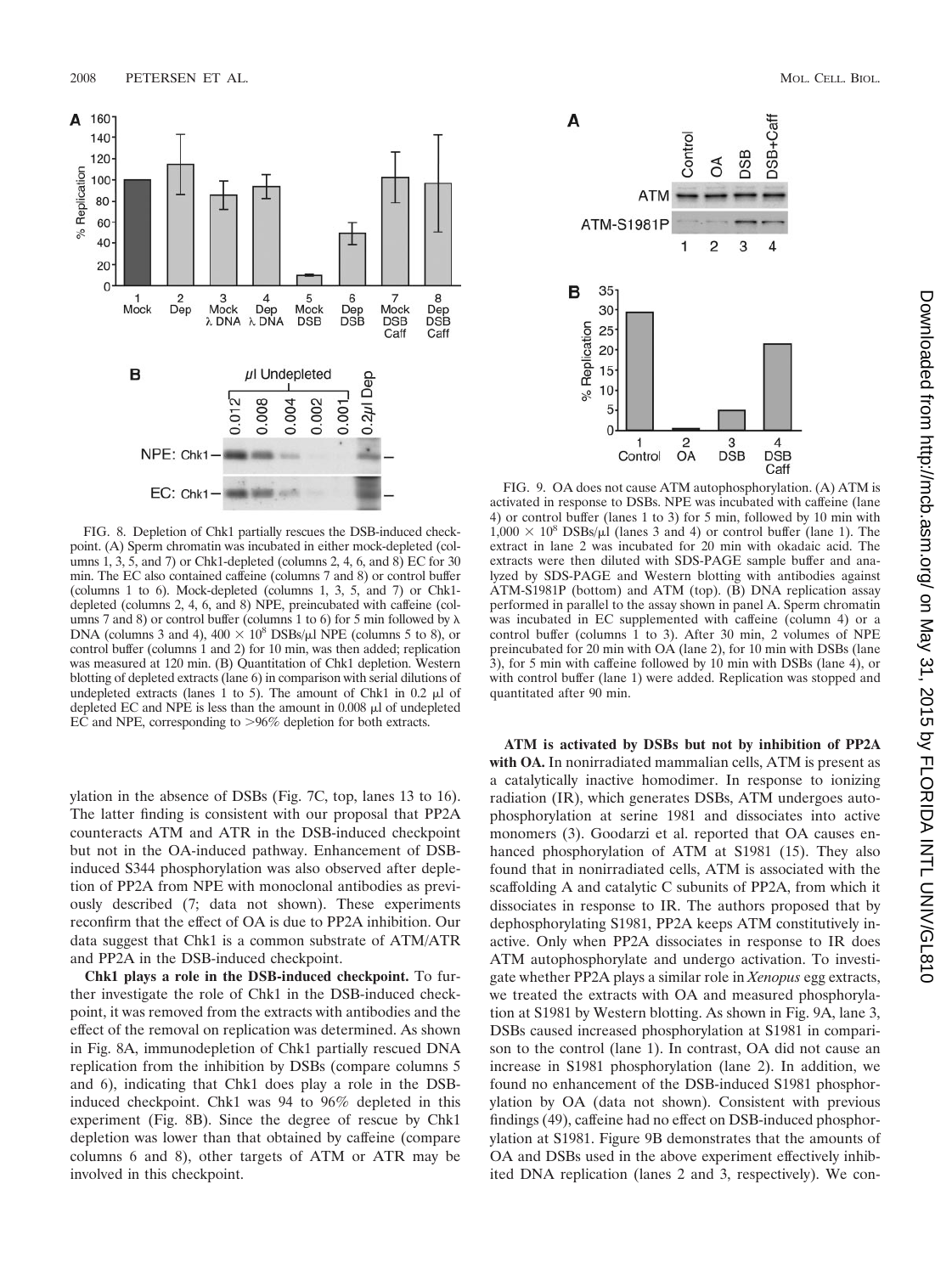clude that in *Xenopus* egg extracts, PP2A is not directly involved in regulating the phosphorylation state and activity of ATM. Instead, PP2A appears to act on downstream substrates of ATM, including Chk1 and possibly other substrates.

#### **DISCUSSION**

We demonstrated previously that the presence of PP2A in *Xenopus* egg extracts is essential for the loading of Cdc45 onto pre-RCs, a key event in initiation of DNA replication. We also provided evidence that PP2A counteracts a protein kinase that inhibits Cdc45 loading; we proposed that in replication-competent extracts, PP2A dominates over the presumed inhibitory kinase. When PP2A is immunodepleted or inhibited by OA, this kinase can exert its inhibitory function unopposed (7). The question which kinase counteracts PP2A in Cdc45 loading remains open. We considered as candidates the checkpoint kinases ATM and ATR, which have been reported to inhibit Cdc45 loading by downregulating Cdk2-cyclin E and Cdc7- Dbf4, respectively (9, 10). Indeed, we found that caffeine, an inhibitor of ATM and ATR, abrogates inhibition of Cdc45 loading and DNA replication by OA. However, depletion of ATM and ATR had no effect on this inhibition by OA. Therefore, these kinases cannot be the postulated inhibitory kinases. Instead, it appears that another caffeine-sensitive kinase could be involved in the response to OA. Alternatively, we cannot exclude that caffeine has other effects besides inhibiting kinases. For example, in mammalian cells caffeine inhibits the checkpoint induced by ionizing radiation but does not prevent ATM/ATR-dependent phosphorylation of Chk1 and Chk2 (8).

We also demonstrated that in the soluble nucleus-free DNA replication system, DSBs induce a checkpoint response that leads to inhibition of Cdc45 loading and initiation of DNA replication, and we showed that caffeine abolishes this checkpoint. Importantly, the DSB-induced inhibition of Cdc45 loading and initiation was prevented by an excess of PP2A. To investigate the potential roles of ATM and ATR in the DSBinduced checkpoint, each was removed from EC and NPE with antibodies, and the effect on DNA replication was determined. Importantly, DNA replication was restored by depletion of either ATM or ATR. Similar results were reported by Yoo et al., who also found that removal of ATM or ATR rescued DNA replication from DSB inhibition (49). Our results could be explained in different ways. First, the inactivation of a hypothetical Cdc45 loading factor might be carried out by ATM and ATR, phosphorylating distinct and perhaps cooperating sites on this factor. Second, there could be several Cdc45 loading factors that are unique substrates of either ATM or ATR. Third, kinases downstream of ATM and ATR could become activated, which cooperate in phosphorylating the presumed loading factor. PP2A could dephosphorylate and inactivate either the downstream inhibitory kinases or their substrates, including the loading factor itself. Our data are consistent with the third model, based on the finding that depletion of Chk1, a downstream target of ATM and ATR, partially prevents inhibition of DNA replication by DSBs. Furthermore, we showed that Chk1 becomes phosphorylated at Ser344 in response to DSBs. Importantly, the DSB-induced Chk1 phosphorylation was reversed by addition of excess PP2A to the extract, suggesting that ATM/ATR and PP2A counteract each other and

that Chk1 is their common substrate. Further support for this idea comes from the finding that OA caused a strong increase in Chk1 phosphorylation. On the other hand, Yoo et al. reported that immunodepletion of Chk1 does not prevent inhibition of replication by DSBs in the nuclear system (49). The reason for the difference between their results and ours is presently unknown.

Our finding that OA alone does not cause phosphorylation of Chk1 suggests that, in the absence of DSBs, the extracts contain no or not enough active ATM or ATR to carry out Chk1 phosphorylation. It should also be noted that since Chk1 depletion rescued DSB-induced inhibition of DNA replication by only 50%, a Chk1-independent checkpoint involving ATM and ATR or another caffeine-sensitive kinase is likely to exist. Thus, our data suggest that several pathways blocking initiation of DNA replication at the level of Cdc45 loading exist in which PP2A appears to play a role. The OA-induced pathway differs from the others by its ATM and ATR independence. Since it does not appear to involve DNA damage because it is reversible by the PP2A C subunit, it is not a checkpoint.

An ATM-dependent, Cdk2-independent  $G_1/S$  checkpoint, which operates through a complex of Nijmegen breakage syndrome protein 1 (Nbs1) and the Nbs1-interacting proteins Mre11 and Rad50, was discovered in mammalian cells (13). However, since this checkpoint appears to inhibit initiation of DNA replication without inhibiting Cdc45 loading, it is different from the checkpoints described here.

We demonstrated that inhibition of Cdc45 loading and initiation of DNA replication by DSBs occurs without downregulation of Cdk2. On the other hand, Costanzo et al. reported downregulation of Cdk2 activity in response to DSBs in *Xenopus* nuclear assembly egg extracts, suggesting that the ATM-Chk2-Cdc25A-Cdk2-mediated  $G_1/S$  checkpoint was activated (9). Similar results were reported by Falck et al., who treated mammalian cells with ionizing radiation that gives rise to DSBs (12, 13). Because in our system DSBs had no effect either on Cdk2 activity or on Cdk2 phosphorylation at tyrosine 15, the ATM-Chk2-Cdc25A-Cdk2 cascade was clearly not activated. The reason why Costanzo et al. found downregulation of Cdk2 activity in response to DSBs, while we observed no change in Cdk2 activity, is presently unknown. It could be related to a difference in experimental systems. While we worked with the soluble nucleus-free replication system in which a nuclear extract is incubated with DSBs, Costanzo et al. used the nuclear replication system in which DSBs are added to a membranecontaining crude egg lysate prior to nucleus formation (9, 10). We were unsuccessful using the nuclear system because DSBs prevented nucleus formation and therefore DNA replication. One mechanism for negative regulation of Cdc25 activity is through cytoplasmic sequestration via 14-3-3 binding, following phosphorylation of Cdc25 by Chk2. However, since our experiments were done in a nucleus-free system, Cdc25 will always be in the same compartment as Cdk2 and might therefore be able to dephosphorylate Cdk2 at Thr14 and Tyr15. An argument against this interpretation comes from a report by Yoo et al. (49), who demonstrated that DSB-induced inhibition of DNA replication can occur in *Xenopus* nuclear assembly extracts from which Chk2 was removed by immunodepletion, supporting our finding that the ATM-Chk2-Cdc25A-Cdk2 cascade plays no role in the DSB-induced replication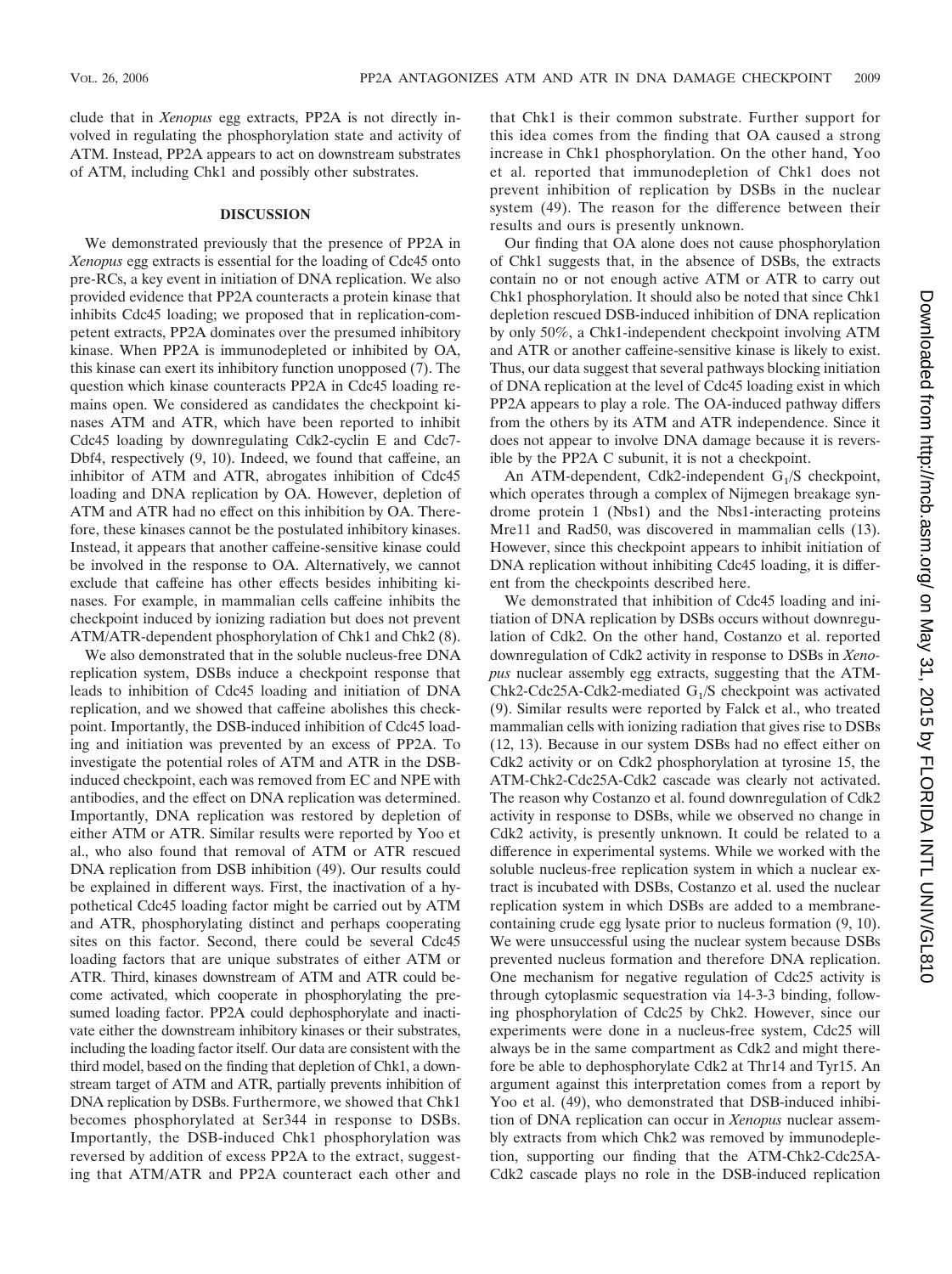inhibition. Another reason for the difference between our data and those of Costanzo et al. could be that the amount of Cdk2 in NPE was approximately 10 to 20 times higher than in nuclei. Therefore, the checkpoint induced by DSBs in our system may not be strong enough to inactivate all Cdk2.

The nature of the postulated Cdc45 loading factor remains to be elucidated. We previously showed that it is soluble or loosely bound to chromatin and not a component of the pre-RC. Therefore, MCM2-7, Cdc7, and MCM10 are unlikely candidates. In addition, MCM10 loading is not affected by OA, suggesting that PP2A does not act in recruiting Cdc45 by regulating MCM10 binding to chromatin. We also excluded Cdc45 as a candidate, since PP2A is able to act in the absence of Cdc45 (7). In *S. cerevisiae*, the soluble factor Sld3 and Cdc45 form a complex that associates with chromatin (23). Sld3 is phosphorylated during M phase and dephosphorylated while forming a complex with Cdc45 during  $G_1/S$  (34). Therefore, Sld3 would fulfill the criteria for being the loading factor. At present, *Xenopus* and mammalian Sld3 have not been identified. Alternatively, a subunit of the GINS complex could be the factor in question.

A prerequisite for a model, according to which ATM/ATR and PP2A directly antagonize each other, is that PP2A is able to dephosphorylate the SQ motifs phosphorylated by ATM and ATR (1, 25). Our data suggest that PP2A dephosphorylates the Ser344Q motif in Chk1. In addition, we demonstrated previously that simian virus 40 large T antigen contains three SQ motifs at Ser120, Ser639, and Ser677, which are phosphorylated in vivo (38) and dephosphorylated by PP2A in vitro (39). We have also shown that the SQ motif at Ser15 in p53, a known target of ATM, is readily dephosphorylated by PP2A in vitro (14, 39). Checkpoint activation by DSBs or a block in DNA replication triggers phosphorylation by ATM or ATR of numerous checkpoint proteins at SQ sites, including p53, Nbs1, Chk1, Chk2, MDM2, and BRCA1 (1, 25), which mediate growth arrest during all phases of the cell cycle (25). Since all of these proteins are potential PP2A substrates, PP2A could play the role of a universal checkpoint terminator.

A role for PP2A in checkpoint regulation has previously been proposed by Guo et al., who reported that in Jurkat cells ionizing radiation causes ATM-dependent dissociation of the regulatory B $\alpha$  subunit from the PP2A holoenzyme (16), suggesting that DSBs might cause simultaneous downregulation of PP2A and upregulation of ATM. To check whether a similar reaction takes place in *Xenopus* egg extract, we measured the amount of PP2A holoenzyme in NPE, treated or untreated with DSBs, by immunoprecipitation and Western blotting with antibodies against the  $A\alpha$ ,  $B\alpha$ , and C subunits. However, no reduction in holoenzyme concentration was found when NPE was exposed to DSBs under conditions that inhibit DNA replication (data not shown). Goodarzi et al. demonstrated that the PP2A core enzyme forms a complex with ATM in human lymphoblastoid cells (15). They proposed that PP2A binds constitutively to ATM, keeping it unphosphorylated at Ser1981 and inactive. Upon treatment with ionizing radiation, ATM dissociates from PP2A and becomes autophosphorylated and active. Our data exclude a direct role for PP2A in the regulation of ATM activity in *Xenopus* extract. Unlike PP2A, which plays an inhibitory role in the DSB-induced checkpoint, protein phosphatase 5 is required for ATM activation in response to ionizing radiation (2).

Our findings raise interesting questions about the role of PP2A in the DSB-induced checkpoint. Does it act as a barrier to prevent activation of the checkpoint by a low level of DSBs that may normally occur during the course of DNA replication and can be repaired without a complete halt of the initiation process? Or is PP2A required for the recovery from cell cycle arrest once DSBs are repaired? Such a role has been proposed for the PP2C-like phosphatases Ptc2 and Ptc3 in *Saccharomyces cerevisiae* (29). Taken together, our studies and the work of others argue that protein phosphatases are essential players in cell cycle regulation and DNA repair.

### **ACKNOWLEDGMENTS**

We thank Kim-Anh Nguyen for technical assistance. We are indebted to Bill Dunphy and Akiko Kumagai for providing Chk1 and Chk2 antibodies, the pCD47 vector encoding His6-tagged Chk2, and plasmids encoding both GST-Cdc25(254-316)WT and GST-Cdc25 (254-316)-S287A. We also thank John Newport for ATR antibodies and the Chk1- $\Delta$ KD-encoding plasmid, Teresa Wang for DNA polymerase  $\alpha$  antibodies, and Haruhiko Takisawa for purified MCM2.

This work was supported by U.S. Public Health Service grant CA-36111 to G.W., U.S. Public Health Service grant GM-62267 to J.C.W., and U.S. Public Health Service grant CA-80100 to T.H. Z.Y. was supported by a Pioneer Fund postdoctoral fellowship. T.H. is a Frank and Else Schilling American Cancer Society Research Professor.

#### **REFERENCES**

- 1. **Abraham, R. T.** 2001. Cell cycle checkpoint signaling through the ATM and ATR kinases. Genes Dev. **15:**2177–2196.
- 2. **Ali, A., J. Zhang, S. Bao, I. Liu, D. Otterness, N. M. Dean, R. T. Abraham, and X. F. Wang.** 2004. Requirement of protein phosphatase 5 in DNAdamage-induced ATM activation. Genes Dev. **18:**249–254.
- 3. **Bakkenist, C. J., and M. B. Kastan.** 2003. DNA damage activates ATM through intermolecular autophosphorylation and dimer dissociation. Nature **421:**499–506.
- 4. **Bell, S. P., and A. Dutta.** 2002. DNA replication in eukaryotic cells. Annu. Rev. Biochem. **71:**333–374.
- 5. **Blow, J. J., and R. A. Laskey.** 1986. Initiation of DNA replication in nuclei and purified DNA by a cell-free extract of Xenopus eggs. Cell **47:**577–587.
- 6. **Brumbaugh, K. M., D. M. Otterness, C. Geisen, V. Oliveira, J. Brognard, X. Li, F. Lejeune, R. S. Tibbetts, L. E. Maquat, and R. T. Abraham.** 2004. The mRNA surveillance protein hSMG-1 functions in genotoxic stress response pathways in mammalian cells. Mol. Cell **14:**585–598.
- 7. **Chou, D. M., P. Petersen, J. C. Walter, and G. Walter.** 2002. Protein phosphatase 2A regulates binding of Cdc45 to the pre-replication complex. J. Biol. Chem. **277:**40520–40527.
- 8. **Cortez, D.** 2003. Caffeine inhibits checkpoint responses without inhibiting the ataxia-telangiectasia-mutated (ATM) and ATM- and Rad3-related (ATR) protein kinases. J. Biol. Chem. **278:**37139–37145.
- 9. **Costanzo, V., K. Robertson, C. Y. Ying, E. Kim, E. Avvedimento, M. Gottesman, D. Grieco, and J. Gautier.** 2000. Reconstitution of an ATM-dependent checkpoint that inhibits chromosomal DNA replication following DNA damage. Mol. Cell **6:**649–659.
- 10. **Costanzo, V., D. Shechter, P. J. Lupardus, K. A. Cimprich, M. Gottesman, and J. Gautier.** 2003. An ATR- and Cdc7-dependent DNA damage checkpoint that inhibits initiation of DNA replication. Mol. Cell **11:**203–213.
- 11. **Edwards, M. C., A. V. Tutter, C. Cvetic, C. H. Gilbert, T. A. Prokhorova, and J. C. Walter.** 2002. MCM2-7 complexes bind chromatin in a distributed pattern surrounding the origin recognition complex in Xenopus egg extracts. J. Biol. Chem. **277:**33049–33057.
- 12. **Falck, J., N. Mailand, R. G. Syljuasen, J. Bartek, and J. Lukas.** 2001. The ATM-Chk2-Cdc25A checkpoint pathway guards against radioresistant DNA synthesis. Nature **410:**842–847.
- 13. **Falck, J., J. H. Petrini, B. R. Williams, J. Lukas, and J. Bartek.** 2002. The DNA damage-dependent intra-S phase checkpoint is regulated by parallel pathways. Nat. Genet. **30:**290–294.
- 14. **Fuchs, B., D. Hecker, and K. H. Scheidtmann.** 1995. Phosphorylation studies on rat p53 using the baculovirus expression system. Manipulation of the phosphorylation state with okadaic acid and influence on DNA binding. Eur. J. Biochem. **228:**625–639.
- 15. **Goodarzi, A. A., J. C. Jonnalagadda, P. Douglas, D. Young, R. Ye, G. B. Moorhead, S. P. Lees-Miller, and K. K. Khanna.** 2004. Autophosphorylation